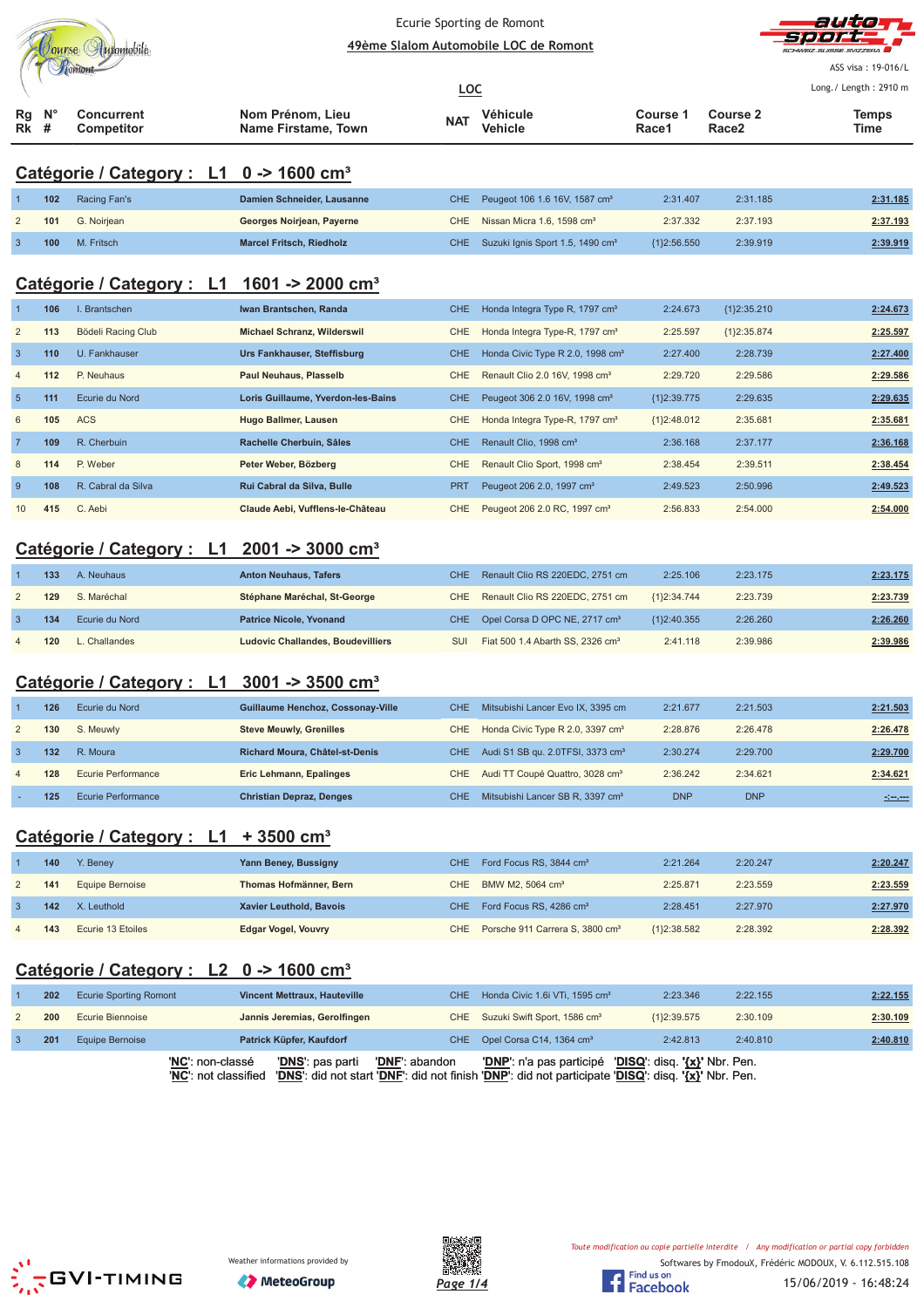



ASS visa: 19-016/L Lo  $(1 \text{ month} \cdot 7910 \text{ m})$ 

|                                 |  |                          |                                         | <u>LOC</u> |                     |                   | Long. $/$ Length : 2910 n |               |  |
|---------------------------------|--|--------------------------|-----------------------------------------|------------|---------------------|-------------------|---------------------------|---------------|--|
| $Rq$ $N^{\circ}$<br><b>Rk</b> # |  | Concurrent<br>Competitor | Nom Prénom, Lieu<br>Name Firstame, Town | <b>NAT</b> | Véhicule<br>Vehicle | Course 1<br>Race1 | <b>Course 2</b><br>Race2  | Temps<br>Time |  |

# **Catégorie / Category : L2 1601 -> 2000 cm³**

|                | 207 | Ecurie Performance         | <b>Nicolas Moinat, Grancy</b>        | CHE.       | VW Golf 16v, 1780 cm <sup>3</sup>          | 2:24.899  | 2:22.564      | 2:22.564      |
|----------------|-----|----------------------------|--------------------------------------|------------|--------------------------------------------|-----------|---------------|---------------|
| 2              | 209 | <b>ACS</b>                 | Massimo Paltenghi, Cugnasco          | CHE.       | Tovota GT86, 1998 cm <sup>3</sup>          | 2:23.834  | 2:24.467      | 2:23.834      |
| 3              | 210 | T. Rüedi                   | <b>Tobias Rüedi, Alchenstorf</b>     | <b>CHE</b> | Honda Integra Type R, 1797 cm <sup>3</sup> | 2:25.216  | 2:24.814      | 2:24.814      |
| $\overline{4}$ | 203 | Squadra Sport and prestige | Michaël Béring, Le Locle             | <b>CHE</b> | Honda Civic 2.0 Type-R (EP3), 19           | 2:25.582  | 2:25.703      | 2:25.582      |
| $\overline{5}$ | 208 | <b>Ecurie Basilisk</b>     | Kevin Ott, Brugg                     | <b>CHE</b> | Renault Clio 2.0 16V, 1998 cm <sup>3</sup> | 2:32.738  | 2:29.229      | 2:29.229      |
| 6              | 205 | M. Falabretti              | Mario Falabretti, Wangen an der Aare | CHE.       | Renault Clio 2.0 16V, 1998 cm <sup>3</sup> | 2:30.792  | 2:30.509      | 2:30.509      |
|                | 206 | S. Loup                    | Samantha Loup, Gimel                 | CHE.       | Peugeot 206 2.0 RC, 1997 cm <sup>3</sup>   | 2:43.979  | ${1}2:51.828$ | 2:43.979      |
|                | 204 | R. Bitto                   | Rosalexia Bitto, Le Mont             | CHE        | Renault Clio, 1998 cm <sup>3</sup>         | <b>NC</b> | <b>DNF</b>    | <u>simens</u> |

## **Catégorie / Category : L2 2001 -> 3000 cm³**

| 215 | <b>Ecurie Basilisk</b> | Raymond Stofer, Herznach      | CHE Mini Cooper S, 2717 cm <sup>3</sup>   | 2:18.922      | 2:17.093 | 2:17.093 |
|-----|------------------------|-------------------------------|-------------------------------------------|---------------|----------|----------|
| 212 | I. Tramoslianin        | Igor Tramosljanin, Volketswil | CHE Mini Cooper S, 2716 cm <sup>3</sup>   | ${1}2:44.059$ | 2:30.239 | 2:30.239 |
| 213 | <b>RCU Rennclub</b>    | Peter Brunner, Flawil         | CHE Mini Cooper S, 2717 cm <sup>3</sup>   | 2:34.078      | 2:32.971 | 2:32.971 |
| 127 | J. Jaberg              | Junior Jaberg, Les Bois       | CHE Peugeot 207 GTi, 2717 cm <sup>3</sup> | 2:39.325      | 2:37.367 | 2:37.367 |

## **Catégorie / Category : L2 3001 -> 3500 cm³**

|                | 220 | D. Luedi              | Daniele Luedi, Losone                | <b>CHE</b> | Subaru WRX Impreza, 3393 cm <sup>3</sup>    | 2:16.096      | 2:16.027    | 2:16.027 |
|----------------|-----|-----------------------|--------------------------------------|------------|---------------------------------------------|---------------|-------------|----------|
| 2              | 221 | Ecurie Performance    | Stephane Allemann, Dizy              | <b>CHE</b> | Mitsubishi Lancer Evo IX, 3394 cm           | ${1}2:24.241$ | 2:16.806    | 2:16.806 |
| $\cdot$ 3      | 216 | Ecurie des Ordons     | <b>Gaetan Heyer, Moutier</b>         | CHE.       | Opel Astra G OPC, 3397 cm <sup>3</sup>      | ${12:29.969}$ | 2:19.772    | 2:19.772 |
| $\overline{4}$ | 217 | Ecurie du Nord        | Stéphane Indermühle, Villars-Bramard | <b>CHE</b> | Mitsubishi Lancer Evo. 3395 cm <sup>3</sup> | 2:20.708      | <b>DNF</b>  | 2:20.708 |
| -5             | 218 | Ecurie du Nord        | Damien Langhi, Penthalaz             | <b>CHE</b> | Renault Mégane II 2.0 16V, 3397 c           | {1}2:32.622   | 2:22.181    | 2:22.181 |
| 6              | 131 | A. Montanier          | Alec Montanier, Genève               | CHE.       | Seat Cupra 2, 3400 cm <sup>3</sup>          | 2:25.532      | 2:25.139    | 2:25.139 |
|                | 219 | Atelier de la Tzoumaz | Julien Lonfat, Liddes                | <b>CHE</b> | Mitsubishi Evo 6, 3395 cm <sup>3</sup>      | 2:25.430      | {1}2:29.927 | 2:25.430 |
| 8              | 223 | Ecurie du Nord        | Léonard Henchoz, Gollion             | <b>CHE</b> | Mitsubishi Lancer EVO RS-2, 3395            | {1}2:31.292   | {1}2:33.000 | 2:31.292 |

## **Catégorie / Category : L2 + 3500 cm³**

|                | 227 | Gruyère Racing Team | Cédric Bernard, Bex          | CHE. | Subaru WRX STI 2.5T AWD, 4177             | ${1}2:30.556$ | 2:21.631      | 2:21.631 |
|----------------|-----|---------------------|------------------------------|------|-------------------------------------------|---------------|---------------|----------|
| 2              | 228 | M. Boland           | <b>Marc Boland, Monnaz</b>   | CHE  | Ford Focus RS, 3844 cm <sup>3</sup>       | 2:29.130      | ${1}2:36.872$ | 2:29.130 |
| 3              | 230 | Ecurie 13 Etoiles   | Sébastien Jacquemet, Conthey | CHE. | Porsche 911 Carrera, 3600 cm <sup>3</sup> | ${1}2:33.960$ | 2:29.132      | 2:29.132 |
| $\overline{4}$ | 229 | Gruyère Racing Team | Sébastien Genet, Savièse     | CHE  | Subaru WRX STI 2.5 AWD, 4177 c            | 2:34.131      | 2:35.361      | 2:34.131 |
| $\overline{5}$ | 225 | Ecurie Performance  | Aurelia Balmelli, Bremblens  | CHE. | Subaru Impreza2.5T WRX S, 4177            | 2:44.783      | 2:43.802      | 2:43.802 |
| 6              | 226 | Ecurie Performance  | Dario Balmelli, Bremblens    | CHE  | Subaru Impreza2.5T WRX S, 4177            | 2:54.465      | 2:52.067      | 2:52.067 |

#### **Catégorie / Category : L3 0 -> 1600 cm³**

| 300 | P. Baeriswyl<br>$\mathcal{L}^{\text{max}}_{\text{max}}$ and $\mathcal{L}^{\text{max}}_{\text{max}}$ and $\mathcal{L}^{\text{max}}_{\text{max}}$ | Pascal Baeriswyl, Bonnefontaine | CHE NSU TT 1200, 1177 cm <sup>3</sup> | 2:42.237<br>$\mathcal{L}^{\text{max}}_{\text{max}}$ and $\mathcal{L}^{\text{max}}_{\text{max}}$ and $\mathcal{L}^{\text{max}}_{\text{max}}$ and $\mathcal{L}^{\text{max}}_{\text{max}}$ | 2:43.244<br>the contract of the contract of the | 2:42.237 |
|-----|-------------------------------------------------------------------------------------------------------------------------------------------------|---------------------------------|---------------------------------------|-----------------------------------------------------------------------------------------------------------------------------------------------------------------------------------------|-------------------------------------------------|----------|
|     |                                                                                                                                                 |                                 |                                       |                                                                                                                                                                                         |                                                 |          |

#### **Catégorie / Category : L3 1601 -> 2000 cm³**

|                | 311 | <b>Ecurie Performance</b> | <b>Julien Roulet, Ballens</b>          | CHE.       | VW Golf 16v, 1780 cm <sup>3</sup>           | 2:17.915                      | 2:16.791    | 2:16.791 |
|----------------|-----|---------------------------|----------------------------------------|------------|---------------------------------------------|-------------------------------|-------------|----------|
| $\overline{2}$ | 308 | Racing Club Jurassien     | Jérémie Houmard, Champoz               | CHE.       | VW Golf GTI 16V, 1781 cm <sup>3</sup>       | 2:25.260                      | 2:21.921    | 2:21.921 |
| 3              | 310 | M. Lörtscher              | Marc Lörtscher, Oberwil                | <b>CHE</b> | VW 19 Golf II GTI 16V, 1780 cm <sup>3</sup> | ${1}2:33.205$                 | 2:24.369    | 2:24.369 |
| $\overline{4}$ | 305 | C. Affolter               | <b>Christoph Affolter, Schwadernau</b> | CHE.       | VW Golf GTI 16V, 1780 cm <sup>3</sup>       | 2:25.800                      | {1}2:35.236 | 2:25.800 |
| $\sqrt{5}$     | 452 | R. Palermo                | <b>Remo Palermo, Boussens</b>          | CHE.       | VW Golf, $1900 \text{ cm}^3$                | 2:32.681                      | 2:32.365    | 2:32.365 |
| 6              | 307 | J. Buri                   | Jean-Pierre Buri, Cartigny             | CHE.       | Opel Kadette C GT/E, 1997 cm <sup>3</sup>   | 2:34.861                      | 2:36.814    | 2:34.861 |
|                | 306 | <b>ALL-IN Racing Team</b> | <b>Patrice Brunner, St-Cierges</b>     | CHE.       | VW Golf GTI, 1781 cm <sup>3</sup>           | 2:36.037                      | 2:36.048    | 2:36.037 |
|                |     | 'NC': non-classé          | 'DNF': abandon<br>'DNS': pas parti     |            | 'DNP': n'a pas participé                    | 'DISQ': disq. '{x}' Nbr. Pen. |             |          |









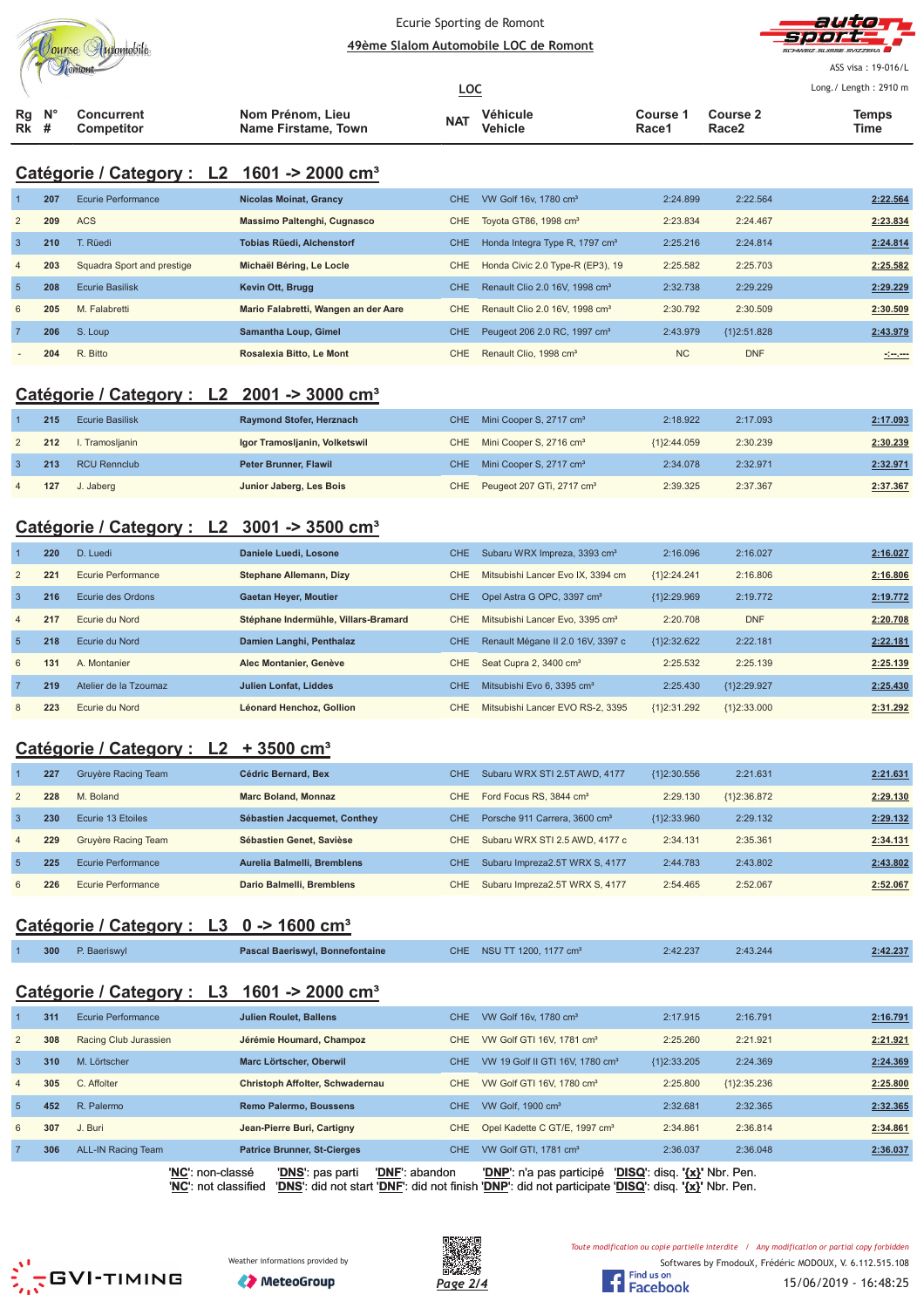|    | ourse Automobile<br>ontont |  |
|----|----------------------------|--|
| Rα | Concurrent                 |  |

#### Ecurie Sporting de Romont <u> **49ème Slalom Automobile LOC de Romont**</u>



ASS visa: 19-016/L Lo ng./ Length: 2910 m

|                                 |  |                                 |                                         | <u>LOC</u> |                     |                   |                                      | Long./ Length: 2910 m |
|---------------------------------|--|---------------------------------|-----------------------------------------|------------|---------------------|-------------------|--------------------------------------|-----------------------|
| $Rq$ $N^{\circ}$<br><b>Rk</b> # |  | Concurrent<br><b>Competitor</b> | Nom Prénom, Lieu<br>Name Firstame, Town | <b>NAT</b> | Véhicule<br>Vehicle | Course 1<br>Race1 | <b>Course 2</b><br>Race <sub>2</sub> | <b>Temps</b><br>Time  |

## **Catégorie / Category : L4 0 -> 1600 cm³**

|                 | 406 | Scuderia Taifyn                    | Vincent Montandon, La Chaux de Fonds | <b>CHE</b> | Caterham Super Seven 1,6i, 1596             | 2:23.222      | 2:23.507  | 2:23.222 |
|-----------------|-----|------------------------------------|--------------------------------------|------------|---------------------------------------------|---------------|-----------|----------|
| 2               | 403 | Ecurie Performance                 | <b>Raphael Dupuis, Montricher</b>    | CHE.       | Peugeot 0, 1587 cm <sup>3</sup>             | 2:24.736      | 2:24.276  | 2:24.276 |
| $\mathbf{3}$    | 401 | Racing Club Airbag                 | Mario Böniger- Gasser, Erstfeld      | CHE        | Honda Civic CRX V-Tec, 1595 cm <sup>3</sup> | 2:25.241      | 2:26.128  | 2:25.241 |
| $\overline{4}$  | 408 | Y. Stürzinger                      | Yves Stürzinger, Bretonnières        | CHE.       | Citroën Saxo 1.6 VTS, 1587 cm <sup>3</sup>  | ${1}2:34.820$ | 2:25.705  | 2:25.705 |
| $5\overline{5}$ | 400 | <b>Ecurie Sporting Romont</b>      | <b>Maxime Bochud, Romont</b>         | <b>CHE</b> | Honda Civic 1.6 VTI, 1590 cm <sup>3</sup>   | 2:31.986      | 2:27.526  | 2:27.526 |
| 6               | 409 | M. Truffer                         | <b>Mike Truffer, Susten</b>          | CHE        | Mazda MX-5 1.6, 1597 cm <sup>3</sup>        | ${1}2:39.265$ | 2:28.190  | 2:28.190 |
| $\overline{7}$  | 405 | IG-Motorsportteam - Zentralschweiz | Stefan Hänggi, Diegten               | CHE        | Citroën Saxo 1.6 16V, 1587 cm <sup>3</sup>  | 2:33.044      | 2:30.115  | 2:30.115 |
| 8               | 410 | R. Ulrich                          | <b>Rene Ulrich, Steinen</b>          | <b>CHE</b> | Honda Civic CRX V-Tec. 1595 cm <sup>3</sup> | 2:33.683      | 2:31.051  | 2:31.051 |
| -9              | 404 | IG-Motorsportteam - Zentralschweiz | Ramon Hänggi, Nunningen              | CHE.       | Citroën Saxo 1.6 VTS, 1587 cm <sup>3</sup>  | 2:42.259      | 2:39.860  | 2:39.860 |
| 10              | 411 | Y. Lanz                            | Yvi Lanz, Kyburg                     | CHE        | Toyota Corolla AE86, 1587 cm <sup>3</sup>   | 2:41.690      | <b>NC</b> | 2:41.690 |
| 11              | 402 | Racing Club Airbag                 | Erika Böniger-Gasser, Erstfeld       | CHE.       | Honda CRX, 1595 cm <sup>3</sup>             | 2:54.530      | 2:51.948  | 2:51.948 |

#### **Catégorie / Category : L4 1601 -> 2000 cm³**

|                | 417 | D. Breiter             | Dominik Breiter, Pfäffikon             | <b>CHE</b> | Opel Kadett - E - GSI, 1997 cm <sup>3</sup>  | 2:16.396 | 2:16.844   | 2:16.396 |
|----------------|-----|------------------------|----------------------------------------|------------|----------------------------------------------|----------|------------|----------|
| $\overline{2}$ | 418 | <b>ACS</b>             | Jean-Bernard Claude, La Chaux-de-Fonds | CHE        | Lotus Elise, 1796 cm <sup>3</sup>            | 2:23.910 | 2:23.320   | 2:23.320 |
| $\overline{3}$ | 430 | <b>Ecurie Basilisk</b> | <b>Reiner Suhr, Basel</b>              | <b>CHE</b> | Lotus Exige, 1796 cm <sup>3</sup>            | 2:25.601 | 2:25.069   | 2:25.069 |
| $\overline{4}$ | 431 | Ecurie Performance     | <b>Gil Tardy, Chevilly</b>             | <b>CHE</b> | Renault Megane Coupe, 1998 cm <sup>3</sup>   | 2:25.157 | <b>NC</b>  | 2:25.157 |
| $5\phantom{1}$ | 427 | M. Pache               | <b>Marius Pache, Villaz-st-Pierre</b>  | CHE.       | Lotus Exige, 1796 cm <sup>3</sup>            | 2:27.530 | 2:26.171   | 2:26.171 |
| 6              | 432 | H. Wegmüller           | Hansjürg Wegmüller, Diessbach          | <b>CHE</b> | Lotus Elise, 1796 cm <sup>3</sup>            | 2:28.486 | 2:27.795   | 2:27.795 |
| $\overline{7}$ | 416 | R. Betschart           | <b>Roman Betschart, Muotathal</b>      | CHE.       | Renault Clio Sport 2.0, 1998 cm <sup>3</sup> | 2:30.350 | 2:29.583   | 2:29.583 |
| 8              | 420 | M. Cortese             | <b>Matteo Cortese, Monthey</b>         | CHE        | Toyota MR2 1.8, 1794 cm <sup>3</sup>         | 2:33.026 | ${1}NC$    | 2:33.026 |
| -9             | 428 | D. Renggli             | Dario Renggli, Malters                 | <b>CH</b>  | Honda S2000, 1997 cm <sup>3</sup>            | 2:36.856 | 2:36.364   | 2:36.364 |
| 10             | 107 | R. Bärfuss             | Raphael Bärfuss, Chézard-st-Martin     | <b>CHE</b> | Honda Civic 2.0i Typ R, 1996 cm <sup>3</sup> | 2:45.748 | 2:41.722   | 2:41.722 |
| 11             | 422 | M. Ducommun            | Mickaël Ducommun, Les Ponts-de-Martel  | CHE        | Renault Clio 2 RS, 1998 cm <sup>3</sup>      | 2:43.369 | <b>DNS</b> | 2:43.369 |
| 12             | 423 | C. Durrer              | <b>Christelle Durrer, Neyruz</b>       | CHE        | Lotus Elise 111R, 1796 cm <sup>3</sup>       | 2:53.583 | 2:48.095   | 2:48.095 |
| 13             | 419 | <b>ACS</b>             | Joanna Claude, La Chaux-de-Fonds       | CHE.       | Lotus Elise 111 S, 1796 cm <sup>3</sup>      | 2:52.396 | 2:50.698   | 2:50.698 |

## **Catégorie / Category : L4 2001 -> 3000 cm³**

|   | 438 | L. Vieira          | Luis miguel Vieira, Unterengstringen | CHE. | Ford Fiesta ST, 2713 cm <sup>3</sup>            | 2:20.930 | 2:18.753  | 2:18.753 |
|---|-----|--------------------|--------------------------------------|------|-------------------------------------------------|----------|-----------|----------|
| 2 | 436 | Ecurie Performance | Gaël Baumberger, Pampigny            |      | CHE Opel Corsa D 1.6T OPC, 2717 cm <sup>3</sup> | 2:25.723 | 2:24.837  | 2:24.837 |
|   | 435 | <b>ACS</b>         | Hugo Almeida, Niederglatt            | CHE. | Ford Fiesta ST, 2713 cm <sup>3</sup>            | 2:29.649 | 2:27.350  | 2:27.350 |
| 4 | 437 | Ecurie Biennoise   | <b>Michel Devaux, Biel</b>           | CHE  | BMW 323ti Compact, 2494 cm <sup>3</sup>         | 2:30.787 | 2:31.081  | 2:30.787 |
|   | 439 | M. Zwahlen         | Marc Zwahlen, Fiez                   | CHE. | VW Golf 4motion, 2792 cm <sup>3</sup>           | 2:30.826 | <b>NC</b> | 2:30.826 |

## **Catégorie / Category : L4 3001 -> 3500 cm³**

|                | 450 | I. Mantadakis                 | <b>losif Mantadakis, Kloten</b>        | CHE        | Renault Megane RS 265, 3397 cm            | 2:16.768      | 2:16.764 | 2:16.764 |
|----------------|-----|-------------------------------|----------------------------------------|------------|-------------------------------------------|---------------|----------|----------|
| $\overline{2}$ | 449 | Racing Club Airbag            | Urs Kupper, Nuolen                     | CHE        | Mitsubishi Lancer Evo VIII, 3395 c        | 2:18.249      | 2:17.394 | 2:17.394 |
| 3              | 451 | C. Marechal                   | <b>Christophe Marechal, Gimel</b>      | CHE        | Renault Mégane R26R, 3397 cm <sup>3</sup> | 2:21.830      | 2:22.056 | 2:21.830 |
| $\overline{4}$ | 446 | <b>Ecurie Sporting Romont</b> | Philippe Corminboeuf, Estavayer-le-Lac | CHE        | Lotus Exige S, 3053 cm <sup>3</sup>       | ${2}2:44.747$ | 2:25.927 | 2:25.927 |
| 5 <sup>5</sup> | 445 | <b>RCU Rennclub</b>           | <b>Thomas Brander, St.gallen</b>       | CHE        | Lotus Elise S, 3050 cm <sup>3</sup>       | 2:26.978      | 2:26.716 | 2:26.716 |
| 6              | 447 | U. Deniz                      | Ugur Deniz, Zürich                     | <b>CHE</b> | Renault Megane RS 275, 3397 cm            | <b>NC</b>     | 2:29.849 | 2:29.849 |
|                | 454 | Tâche                         | Jérôme Tâche, Remaufens                | <b>CHE</b> | BMW M3 E46, 3246 cm <sup>3</sup>          | 2:37.924      | 2:36.410 | 2:36.410 |
|                |     | $\cdots$                      | $\cdots$                               |            | $\sim$ $\sim$ $\sim$ $\sim$ $\sim$<br>.   |               |          |          |

'**NC**': non-classé '**DNS**': pas parti '**DNF**': abandon '**DNP**': n'a pas participé '**DISQ**': disq. **'{x}'** Nbr. Pen. '**NC**': not classified '**DNS**': did not start '**DNF**': did not finish '**DNP**': did not participate '**DISQ**': disq. **'{x}'** Nbr. Pen.







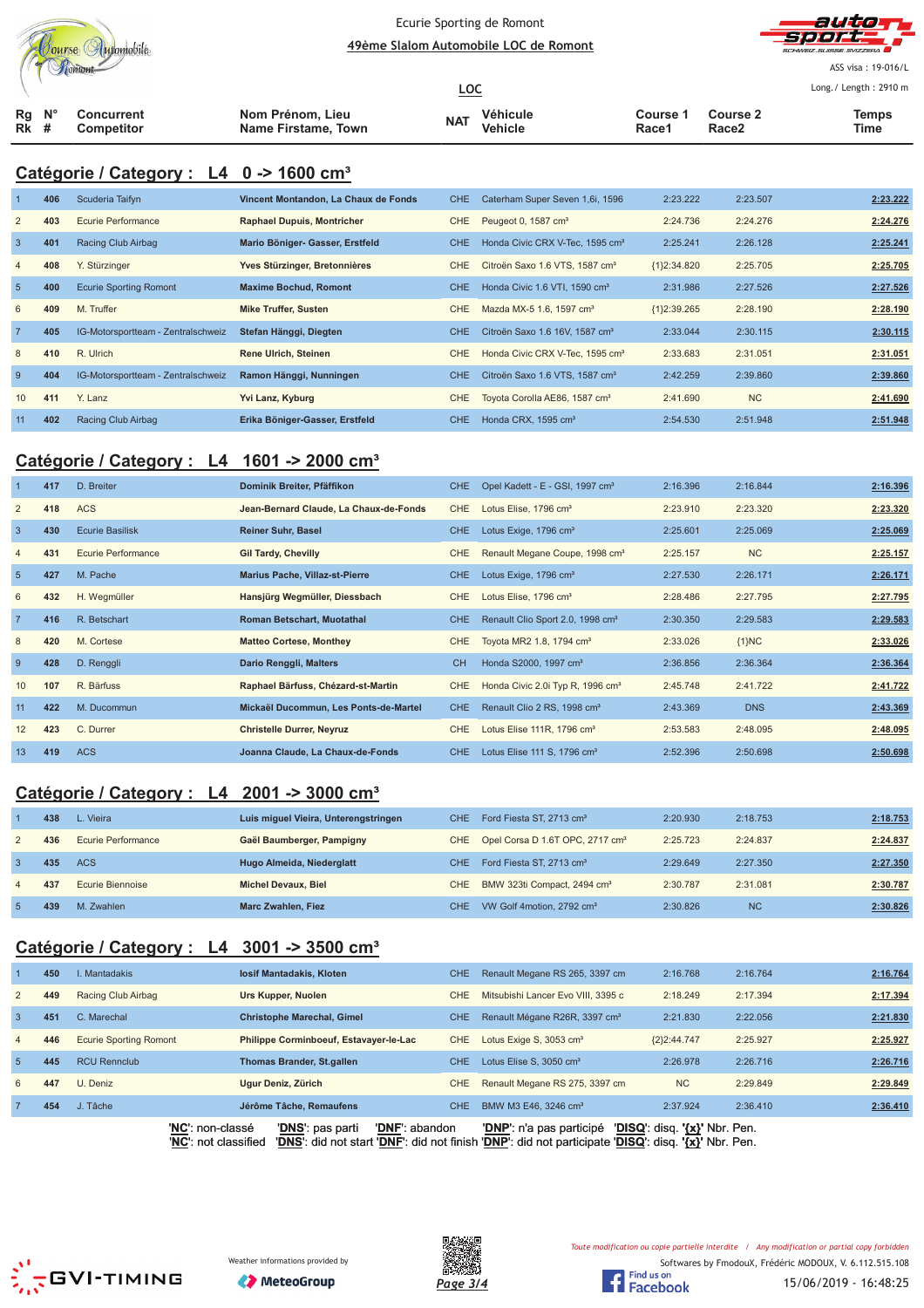|                             |                                                  |                                         |            | Ecurie Sporting de Romont<br>49ème Slalom Automobile LOC de Romont |                   |                               | auto<br>seert<br>SCHWEIZ SUISSE SVIZZERA    |  |
|-----------------------------|--------------------------------------------------|-----------------------------------------|------------|--------------------------------------------------------------------|-------------------|-------------------------------|---------------------------------------------|--|
|                             |                                                  |                                         | <u>LOC</u> |                                                                    |                   |                               | ASS visa: 19-016/L<br>Long./ Length: 2910 m |  |
| $N^{\circ}$<br>Rg<br>$Rk$ # | <b>Concurrent</b><br>Competitor                  | Nom Prénom, Lieu<br>Name Firstame, Town | <b>NAT</b> | Véhicule<br><b>Vehicle</b>                                         | Course 1<br>Race1 | Course 2<br>Race <sub>2</sub> | <b>Temps</b><br>Time                        |  |
|                             | Catégorie / Category : L4 + 3500 cm <sup>3</sup> |                                         |            |                                                                    |                   |                               |                                             |  |

| 453 | <b>Ecurie Basilisk</b> | Giuliano Piccinato, Bättwil                                                           | CHE Lotus Exige Sport 380, 5875 cm <sup>3</sup>                                                                                                               | 2:13.545 | 2:14.283 | 2:13.545 |
|-----|------------------------|---------------------------------------------------------------------------------------|---------------------------------------------------------------------------------------------------------------------------------------------------------------|----------|----------|----------|
| 462 | <b>Ecurie Basilisk</b> | Roberto Zuercher, Bättwil                                                             | CHE Lotus Exige Sport 350, 5875 cm <sup>3</sup>                                                                                                               | 2:23.827 | 2:22.296 | 2:22.296 |
| 461 | E. Panchaud            | <b>Etienne Panchaud, Vauderens</b>                                                    | CHE Lotus Exige Sport 350, 5875 cm <sup>3</sup>                                                                                                               | 2:23.822 | 2:22.514 | 2:22.514 |
|     |                        | 'NC': non-classé<br>'DNS': pas parti<br><b>'DNF':</b> abandon<br>'NC': not classified | 'DNP': n'a pas participé 'DISQ': disq. '{x}' Nbr. Pen.<br>'DNS': did not start 'DNF': did not finish 'DNP': did not participate 'DISQ': disq. '{x}' Nbr. Pen. |          |          |          |

 **! "** 

 **#\$ %**





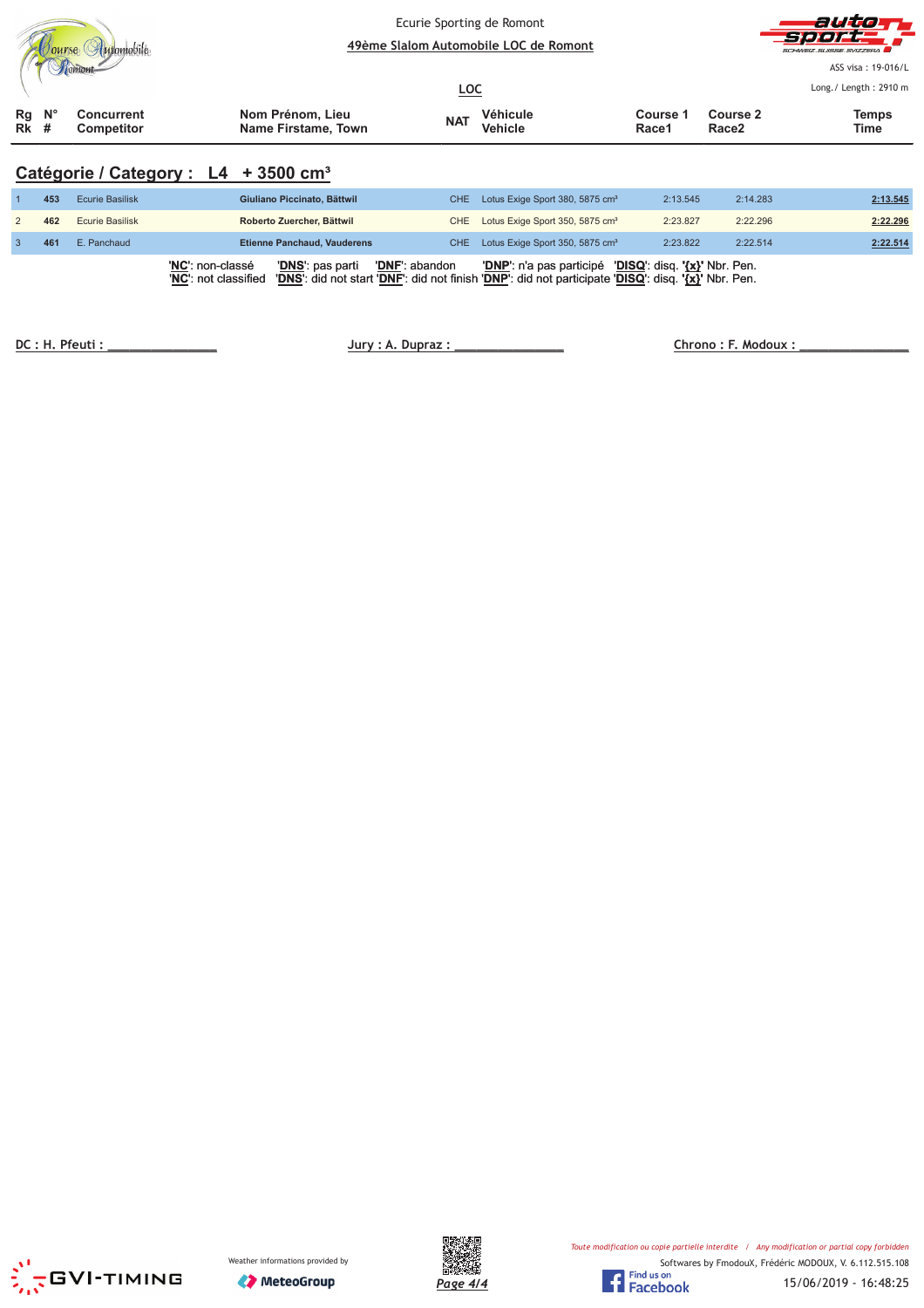|                  |                                                                                                                                                                                                                                                                         | Tourse Automobile               |                                                                             |                                         | Ecurie Sporting de Romont                | 49ème Slalom Automobile LOC de Romont              |                   | autor                 |
|------------------|-------------------------------------------------------------------------------------------------------------------------------------------------------------------------------------------------------------------------------------------------------------------------|---------------------------------|-----------------------------------------------------------------------------|-----------------------------------------|------------------------------------------|----------------------------------------------------|-------------------|-----------------------|
|                  |                                                                                                                                                                                                                                                                         |                                 |                                                                             |                                         |                                          |                                                    |                   | ASS visa: 19-016/L    |
|                  |                                                                                                                                                                                                                                                                         |                                 |                                                                             |                                         | <b>Classement Final Définitif Suzuki</b> |                                                    |                   | Long./ Length: 2910 m |
| ĸg<br>Rk         | N <sub>c</sub><br>#                                                                                                                                                                                                                                                     | <b>Concurrent</b><br>Competitor |                                                                             | Nom Prénom, Lieu<br>Name Firstame, Town | <b>NAT</b>                               | Véhicule<br>Vehicle                                | Course 1<br>Race1 | <b>Temps</b><br>Time  |
|                  |                                                                                                                                                                                                                                                                         |                                 | Catégorie / Category : Suzuki Swiss Racing Cup 2001 -> 2500 cm <sup>3</sup> |                                         |                                          |                                                    |                   |                       |
| -1               | 528                                                                                                                                                                                                                                                                     | S. Schneider                    |                                                                             | Simeon Schneider, Wildberg              | <b>CHE</b>                               | Suzuki Swift Sport 1.4 T, 2334 cm <sup>3</sup>     | 2:22.314          | 2:21.861              |
| $\overline{c}$   | 524                                                                                                                                                                                                                                                                     | M. Muzzarelli                   |                                                                             | Marcel Muzzarelli, Riedt b. Erlen       | CHE                                      | Suzuki Swift Sport 1.4 T, 2334 cm <sup>3</sup>     | 2:23.530          | 2:22.289              |
| $\mathbf{3}$     | 510                                                                                                                                                                                                                                                                     | <b>MB Motorsport Team</b>       |                                                                             | Martin Bürki, Uetendorf                 | <b>CHE</b>                               | Suzuki Swift Sport 1.4 T, 2334 cm <sup>3</sup>     | 2:23.983          | 2:22.635              |
| 4                | 500                                                                                                                                                                                                                                                                     | F. Eggenberger                  |                                                                             | Fabian Eggenberger, Zürich              | CHE                                      | Suzuki Swift Sport 1.4 T, 2334 cm <sup>3</sup>     | 2:23.935          | 2:23.603              |
| $\overline{5}$   | 509                                                                                                                                                                                                                                                                     | C. Zimmermann                   |                                                                             | Christian Zimmermann, Näfels            | <b>CHE</b>                               | Suzuki Swift Sport 1.4 T, 2334 cm <sup>3</sup>     | 2:24.388          | 2:24.388              |
| 6                | 531                                                                                                                                                                                                                                                                     | <b>ACS</b>                      |                                                                             | Rolf Tremp, Ebnat-Kappel                | CHE                                      | Suzuki Swift Sport 1.4 T, 2334 cm <sup>3</sup>     | 2:27.055          | 2:24.980              |
| $\overline{7}$   | 516                                                                                                                                                                                                                                                                     | S. Fehr                         |                                                                             | Sandro Fehr, Rorschacherberg            | <b>CHE</b>                               | Suzuki Swift Sport 1.4 T, 2334 cm <sup>3</sup>     | 2:25.061          | 2:25.061              |
| 8                | 514                                                                                                                                                                                                                                                                     | M. Diethelm                     |                                                                             | <b>Mario Diethelm, Siebnen</b>          | CHE                                      | Suzuki Swift Sport 1.4 T, 2334 cm <sup>3</sup>     | 2:26.374          | 2:25.217              |
| $\boldsymbol{9}$ | 518                                                                                                                                                                                                                                                                     | <b>RCU Rennclub</b>             |                                                                             | Roland Graf, Brunnadern                 | <b>DEU</b>                               | Suzuki Swift Sport 1.4 T, 2334 cm <sup>3</sup>     | 2:25.755          | 2:25.428              |
| 10               | 530                                                                                                                                                                                                                                                                     | H. Leiber                       |                                                                             | Heiko Leiber, Dachsen                   | CHE                                      | Suzuki Swift Sport 1.4 T, 2334 cm <sup>3</sup>     | 2:27.362          | 2:25.582              |
| 11               | 527                                                                                                                                                                                                                                                                     | D. Schneider                    |                                                                             | Daniel Schneider, Galgenen              | <b>CHE</b>                               | Suzuki Swift Sport 1.4 T, 2334 cm <sup>3</sup>     | 2:27.145          | 2:25.632              |
| 12               | 519                                                                                                                                                                                                                                                                     | Autorama AG                     |                                                                             | Ralf Henggeler, Unterägeri              | CHE                                      | Suzuki Swift Sport 1.4 T, 2334 cm <sup>3</sup>     | 2:25.713          | 2:25.713              |
| 13               | 520                                                                                                                                                                                                                                                                     | <b>RCU Rennclub</b>             |                                                                             | Jürg Jucker, Bauma                      | <b>CHE</b>                               | Suzuki Swift Sport 1.4 T, 2334 cm <sup>3</sup>     | 2:26.159          | 2:25.871              |
| 14               | 512                                                                                                                                                                                                                                                                     | J. Debrunner                    |                                                                             | Jean-claude Debrunner, Lachen           | CHE                                      | Suzuki Swift Sport 1.4 T, 2334 cm <sup>3</sup>     | 2:26.569          | 2:25.960              |
| 15               | 501                                                                                                                                                                                                                                                                     | <b>Ecurie Basilisk</b>          |                                                                             | Gilbert Denzer, Gelterkinden            | <b>CHE</b>                               | Suzuki Swift Sport 1.4 T, 2334 cm <sup>3</sup>     | 2:26.042          | 2:26.042              |
| 16               | 529                                                                                                                                                                                                                                                                     | W.M. Racing Car                 |                                                                             | Sepp Schönbächler, Egg                  | CHE                                      | Suzuki Swift Sport 1.4 T, 2334 cm <sup>3</sup>     | 2:27.050          | 2:26.216              |
| 17               | 503                                                                                                                                                                                                                                                                     | <b>RCU Rennclub</b>             |                                                                             | Bruno Bleiker, Bütschwil                | <b>CHE</b>                               | Suzuki Swift Sport 1.4 T, 2334 cm <sup>3</sup>     | 2:27.758          | 2:26.247              |
| 18               | 535                                                                                                                                                                                                                                                                     | <b>Equipe Bernoise</b>          |                                                                             | Josef Ammann, Küsnacht                  | CHE                                      | Suzuki Swift Sport 1.4 T, 2334 cm <sup>3</sup>     | 2:28.185          | 2:26.680              |
| 19               | 525                                                                                                                                                                                                                                                                     | A. Mühlethaler                  |                                                                             | Alexandra Mühlethaler, Seengen          | <b>CHE</b>                               | Suzuki Swift Sport 1.4 T, 2334 cm <sup>3</sup>     | 2:29.151          | 2:27.237              |
| 20               | 511                                                                                                                                                                                                                                                                     | <b>ACS</b>                      |                                                                             | Claudio De Francesco, Pfäffikon         | CHE                                      | Suzuki Swift Sport 1.4 T, 2334 cm <sup>3</sup>     | 2:29.545          | 2:27.740              |
| 21               | 526                                                                                                                                                                                                                                                                     | T. Schmidlin                    |                                                                             | <b>Tobias Schmidlin, Wahlen</b>         | <b>CHE</b>                               | Suzuki Swift Sport 1.4 T, 2334 cm <sup>3</sup>     | 2:27.819          | 2:27.819              |
| 22               | 515                                                                                                                                                                                                                                                                     | M. Spörri                       |                                                                             | Michael Spörri, Würenlos                | CHE                                      | Suzuki Swift Sport 1.4 T, 2334 cm <sup>3</sup>     | 2:29.079          | 2:28.168              |
| 23               | 507                                                                                                                                                                                                                                                                     | Racing Club Airbag              |                                                                             | Stefan Boehler, Schleinikon             | <b>CHE</b>                               | Suzuki Swift Sport 1.4 T, 2334 cm <sup>3</sup>     | 2:28.222          | 2:28.222              |
| 24               | 506                                                                                                                                                                                                                                                                     | K. Andermatt                    |                                                                             | Kurt Andermatt, Cham                    |                                          | CHE Suzuki Swift Sport 1.4 T, 2334 cm <sup>3</sup> | 2:30.395          | 2:28.226              |
| 25               | 533                                                                                                                                                                                                                                                                     | <b>RCU Rennclub</b>             |                                                                             | Pascal Bleiker, Wattwil                 | <b>CHE</b>                               | Suzuki Swift Sport 1.4 T, 2334 cm <sup>3</sup>     | 2:30.450          | 2:28.666              |
| 26               | 513                                                                                                                                                                                                                                                                     | <b>B.</b> Baeriswyl             |                                                                             | Barbara Baeriswyl, Seengen              | CHE                                      | Suzuki Swift Sport 1.4 T, 2334 cm <sup>3</sup>     | 2:28.877          | 2:28.877              |
| 27               | 505                                                                                                                                                                                                                                                                     | C. Trudel                       |                                                                             | Cyril Trudel, Uetikon am See            | <b>CHE</b>                               | Suzuki Swift Sport 1.4 T, 2334 cm <sup>3</sup>     | 2:30.635          | 2:29.020              |
| 28               | 521                                                                                                                                                                                                                                                                     | M. Andres                       |                                                                             | <b>Markus Andres, Aeugst</b>            | CHE                                      | Suzuki Swift Sport 1.4 T, 2334 cm <sup>3</sup>     | 2:32.185          | 2:29.522              |
| 29               | 534                                                                                                                                                                                                                                                                     | B. Brändli                      |                                                                             | Bruno Brändli, Stäfa                    | <b>CHE</b>                               | Suzuki Swift Sport 1.4 T, 2334 cm <sup>3</sup>     | 2:32.700          | 2:30.913              |
| 30               | 522                                                                                                                                                                                                                                                                     | P. Armenante                    |                                                                             | <b>Pasquale Armenante, Mollis</b>       | CHE                                      | Suzuki Swift Sport 1.4 T, 2334 cm <sup>3</sup>     | 2:31.816          | 2:31.816              |
| 31               | 517                                                                                                                                                                                                                                                                     | Sägesser Motorsport             |                                                                             | <b>Christof Glaus, Seftigen</b>         | <b>CHE</b>                               | Suzuki Swift Sport 1.4 T, 2334 cm <sup>3</sup>     | 2:33.584          | 2:32.233              |
| 32               | 508                                                                                                                                                                                                                                                                     | M. Vogel                        |                                                                             | Moritz Vogel, Bürglen                   | CHE                                      | Suzuki Swift Sport 1.4 T, 2334 cm <sup>3</sup>     | {1}2:44.329       | 2:32.320              |
| 33               | 504                                                                                                                                                                                                                                                                     | R. Binzegger                    |                                                                             | Remo Binzegger, Zug                     | <b>CHE</b>                               | Suzuki Swift Sport 1.4 T, 2334 cm <sup>3</sup>     | 2:37.547          | 2:33.901              |
| 34               | 532                                                                                                                                                                                                                                                                     | <b>Ecurie Basilisk</b>          |                                                                             | Bettina Buess, Gelterkinden             | CHE                                      | Suzuki Swift Sport 1.4 T, 2334 cm <sup>3</sup>     | 2:39.461          | 2:36.729              |
| 35               | 523                                                                                                                                                                                                                                                                     | F. Maissen                      |                                                                             | Franziska Maissen, Wittenbach           | <b>CHE</b>                               | Suzuki Swift Sport 1.4 T, 2334 cm <sup>3</sup>     | 2:39.742          | 2:37.924              |
|                  | <b>'NC'</b> : non-classé<br><b>'DNF':</b> abandon<br>'DNP': n'a pas participé 'DISQ': disq. '{x}' Nbr. Pen.<br>' <u>DNS</u> ': pas parti<br>'DNS': did not start 'DNF': did not finish 'DNP': did not participate 'DISQ': disq. '{x}' Nbr. Pen.<br>'NC': not classified |                                 |                                                                             |                                         |                                          |                                                    |                   |                       |

 **!!!!!!!!!!!!!!! "#\$%# !!!!!!!!!!!!!!! &#** 

 **' (!!!!!!!!!!!!!!!**



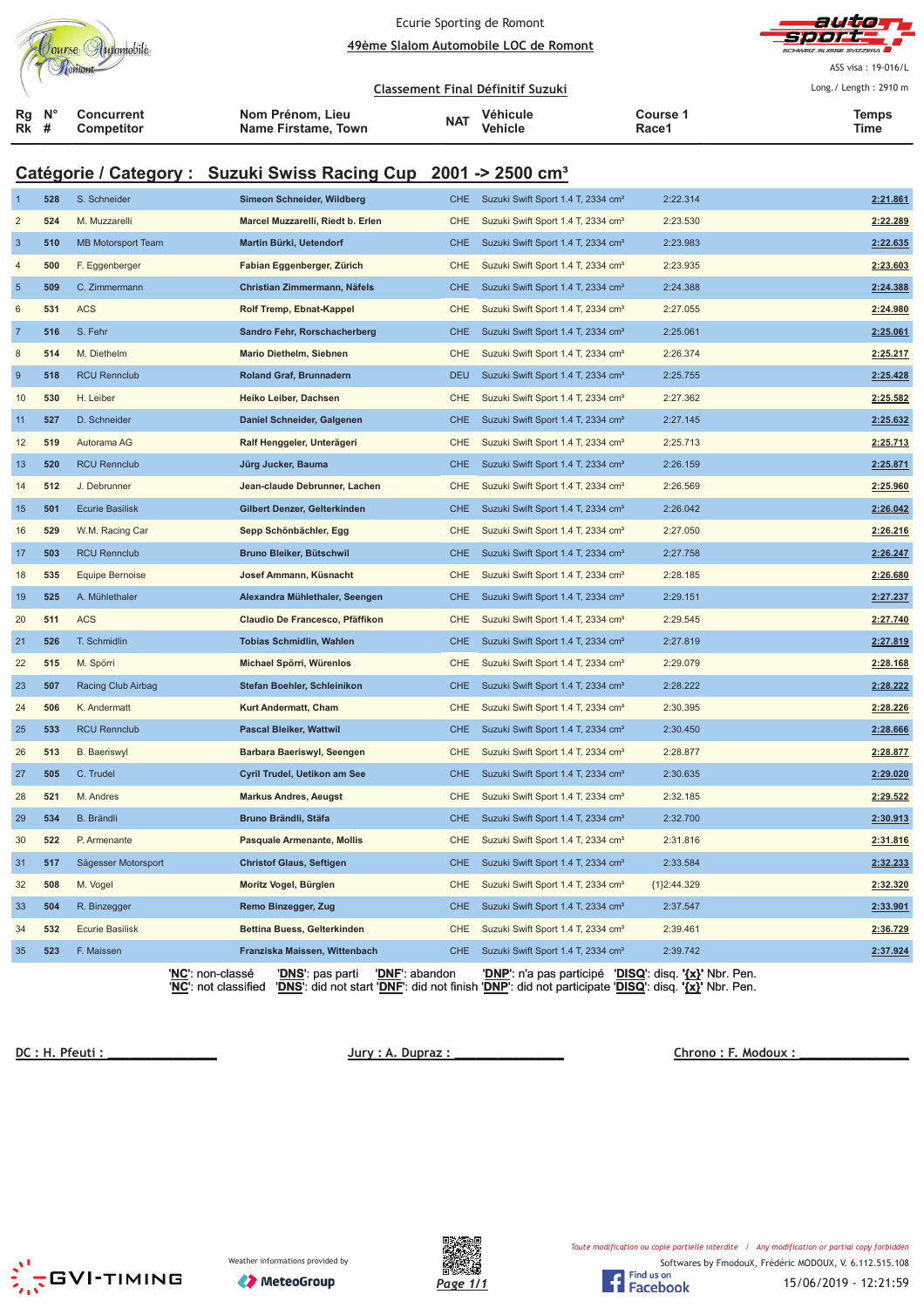

#### Ecurie Sporting de Romont <u> **49ème Slalom Automobile LOC de Romont**</u>



ASS visa: 19-016/L

|                 |                |                  |                                 |                                          | Scratch LOC |                                              |                          |                          | Long./ Length: 2910 m |
|-----------------|----------------|------------------|---------------------------------|------------------------------------------|-------------|----------------------------------------------|--------------------------|--------------------------|-----------------------|
| Rg<br><b>Rk</b> | Grp            | $N^{\circ}$<br># | <b>Concurrent</b><br>Competitor | Nom Prénom, Lieu<br>Name Firstname, Town | <b>NAT</b>  | Véhicule<br><b>Vehicle</b>                   | <b>Course 1</b><br>Race1 | <b>Course 2</b><br>Race2 | <b>Temps</b><br>Time  |
| $\mathbf{1}$    | L4             | 453              | <b>Ecurie Basilisk</b>          | Piccinato Giuliano, Bättwil              | <b>CHE</b>  | Lotus Exige Sport 380, 5875 cm <sup>3</sup>  | 2:13.545                 | 2:14.283                 | 2:13.545              |
| 2               | L2             | 220              | D. Luedi                        | Luedi Daniele, Losone                    | CHE         | Subaru WRX Impreza, 3393 cm <sup>3</sup>     | 2:16.096                 | 2:16.027                 | 2:16.027              |
| $\sqrt{3}$      | L4             | 417              | D. Breiter                      | Breiter Dominik, Pfäffikon               | <b>CHE</b>  | Opel Kadett - E - GSI, 1997 cm <sup>3</sup>  | 2:16.396                 | 2:16.844                 | 2:16.396              |
| 4               | L4             | 450              | I. Mantadakis                   | <b>Mantadakis losif, Kloten</b>          | CHE         | Renault Megane RS 265, 3397 c                | 2:16.768                 | 2:16.764                 | 2:16.764              |
| $\sqrt{5}$      | L <sub>3</sub> | 311              | <b>Ecurie Performance</b>       | <b>Roulet Julien, Ballens</b>            | <b>CHE</b>  | VW Golf 16v, 1780 cm <sup>3</sup>            | 2:17.915                 | 2:16.791                 | 2:16.791              |
| 6               | L2             | 221              | Ecurie Performance              | Allemann Stephane, Dizy                  | CHE         | Mitsubishi Lancer Evo IX, 3394 c             | ${1}2:24.241$            | 2:16.806                 | 2:16.806              |
| $\overline{7}$  | L2             | 215              | <b>Ecurie Basilisk</b>          | <b>Stofer Raymond, Herznach</b>          | <b>CHE</b>  | Mini Cooper S, 2717 cm <sup>3</sup>          | 2:18.922                 | 2:17.093                 | 2:17.093              |
| 8               | L4             | 449              | Racing Club Airbag              | Kupper Urs, Nuolen                       | CHE         | Mitsubishi Lancer Evo VIII, 3395 c           | 2:18.249                 | 2:17.394                 | 2:17.394              |
| 9               | L4             | 438              | L. Vieira                       | Vieira Luis miguel, Unterengstringen     | <b>CHE</b>  | Ford Fiesta ST, 2713 cm <sup>3</sup>         | 2:20.930                 | 2:18.753                 | 2:18.753              |
| 10              | L2             | 216              | Ecurie des Ordons               | <b>Heyer Gaetan, Moutier</b>             | CHE         | Opel Astra G OPC, 3397 cm <sup>3</sup>       | ${1}2:29.969$            | 2:19.772                 | 2:19.772              |
| 11              | L1             | 140              | Y. Beney                        | <b>Beney Yann, Bussigny</b>              | <b>CHE</b>  | Ford Focus RS, 3844 cm <sup>3</sup>          | 2:21.264                 | 2:20.247                 | 2:20.247              |
| 12              | L2             | 217              | Ecurie du Nord                  | Indermühle Stéphane, Villars-Bramard     | CHE         | Mitsubishi Lancer Evo, 3395 cm <sup>3</sup>  | 2:20.708                 | <b>DNF</b>               | 2:20.708              |
| 13              | L1             | 126              | Ecurie du Nord                  | Henchoz Guillaume, Cossonay-Ville        | <b>CHE</b>  | Mitsubishi Lancer Evo IX, 3395 c             | 2:21.677                 | 2:21.503                 | 2:21.503              |
| 14              | L2             | 227              | Gruyère Racing Team             | Bernard Cédric, Bex                      | CHE         | Subaru WRX STI 2.5T AWD, 417                 | ${1}2:30.556$            | 2:21.631                 | 2:21.631              |
| 15              | L4             | 451              | C. Marechal                     | <b>Marechal Christophe, Gimel</b>        | <b>CHE</b>  | Renault Mégane R26R, 3397 cm <sup>3</sup>    | 2:21.830                 | 2:22.056                 | 2:21.830              |
| 16              | L <sub>3</sub> | 308              | Racing Club Jurassien           | Houmard Jérémie, Champoz                 | <b>CHE</b>  | VW Golf GTI 16V, 1781 cm <sup>3</sup>        | 2:25.260                 | 2:21.921                 | 2:21.921              |
| 17              | L2             | 202              | <b>Ecurie Sporting Romont</b>   | <b>Mettraux Vincent, Hauteville</b>      | <b>CHE</b>  | Honda Civic 1.6 VTi, 1595 cm <sup>3</sup>    | 2:23.346                 | 2:22.155                 | 2:22.155              |
| 18              | L2             | 218              | Ecurie du Nord                  | Langhi Damien, Penthalaz                 | CHE         | Renault Mégane II 2.0 16V, 3397              | {1}2:32.622              | 2:22.181                 | 2:22.181              |
| 19              | L4             | 462              | <b>Ecurie Basilisk</b>          | Zuercher Roberto, Bättwil                | <b>CHE</b>  | Lotus Exige Sport 350, 5875 cm <sup>3</sup>  | 2:23.827                 | 2:22.296                 | 2:22.296              |
| 20              | L4             | 461              | E. Panchaud                     | <b>Panchaud Etienne, Vauderens</b>       | CHE         | Lotus Exige Sport 350, 5875 cm <sup>3</sup>  | 2:23.822                 | 2:22.514                 | 2:22.514              |
| 21              | L2             | 207              | <b>Ecurie Performance</b>       | <b>Moinat Nicolas, Grancy</b>            | <b>CHE</b>  | VW Golf 16v, 1780 cm <sup>3</sup>            | 2:24.899                 | 2:22.564                 | 2:22.564              |
| 22              | L1             | 133              | A. Neuhaus                      | <b>Neuhaus Anton, Tafers</b>             | CHE         | Renault Clio RS 220EDC, 2751 c               | 2:25.106                 | 2:23.175                 | 2:23.175              |
| 23              | L4             | 406              | Scuderia Taifyn                 | Montandon Vincent, La Chaux de Fonds     | <b>CHE</b>  | Caterham Super Seven 1,6i, 1596              | 2:23.222                 | 2:23.507                 | 2:23.222              |
| 24              | L4             | 418              | <b>ACS</b>                      | Claude Jean-Bernard, La Chaux-de-Fon     | CHE         | Lotus Elise, 1796 cm <sup>3</sup>            | 2:23.910                 | 2:23.320                 | 2:23.320              |
| 25              | L1             | 141              | Equipe Bernoise                 | Hofmänner Thomas, Bern                   | <b>CHE</b>  | BMW M2, 5064 cm <sup>3</sup>                 | 2:25.871                 | 2:23.559                 | 2:23.559              |
| 26              | L1             | 129              | S. Maréchal                     | Maréchal Stéphane, St-George             | CHE         | Renault Clio RS 220EDC, 2751 c               | ${1}2:34.744$            | 2:23.739                 | 2:23.739              |
| 27              | L2             | 209              | <b>ACS</b>                      | Paltenghi Massimo, Cugnasco              | <b>CHE</b>  | Toyota GT86, 1998 cm <sup>3</sup>            | 2:23.834                 | 2:24.467                 | 2:23.834              |
| 28              | L4             | 403              | <b>Ecurie Performance</b>       | <b>Dupuis Raphael, Montricher</b>        | CHE         | Peugeot 0, 1587 cm <sup>3</sup>              | 2:24.736                 | 2:24.276                 | 2:24.276              |
| 29              | L <sub>3</sub> | 310              | M. Lörtscher                    | Lörtscher Marc, Oberwil                  | CHE.        | VW 19 Golf II GTI 16V, 1780 cm <sup>3</sup>  | {1}2:33.205              | 2:24.369                 | 2:24.369              |
| 30              | L1             | 106              | I. Brantschen                   | Brantschen Iwan, Randa                   | CHE         | Honda Integra Type R, 1797 cm <sup>3</sup>   | 2:24.673                 | ${1}2:35.210$            | 2:24.673              |
| 31              | L2             | 210              | T. Rüedi                        | Rüedi Tobias, Alchenstorf                | <b>CHE</b>  | Honda Integra Type R, 1797 cm <sup>3</sup>   | 2:25.216                 | 2:24.814                 | 2:24.814              |
| 32              | L4             | 436              | Ecurie Performance              | Baumberger Gaël, Pampigny                | CHE         | Opel Corsa D 1.6T OPC, 2717 cm               | 2:25.723                 | 2:24.837                 | 2:24.837              |
| 33              | L4             | 430              | <b>Ecurie Basilisk</b>          | <b>Suhr Reiner, Basel</b>                | <b>CHE</b>  | Lotus Exige, 1796 cm <sup>3</sup>            | 2:25.601                 | 2:25.069                 | 2:25.069              |
| 34              | L2             | 131              | A. Montanier                    | <b>Montanier Alec, Genève</b>            | CHE         | Seat Cupra 2, 3400 cm <sup>3</sup>           | 2:25.532                 | 2:25.139                 | 2:25.139              |
| 35              | L4             | 431              | <b>Ecurie Performance</b>       | <b>Tardy Gil, Chevilly</b>               | <b>CHE</b>  | Renault Megane Coupe, 1998 cm <sup>3</sup>   | 2:25.157                 | NC                       | 2:25.157              |
| 36              | L4             | 401              | Racing Club Airbag              | Böniger- Gasser Mario, Erstfeld          | CHE         | Honda Civic CRX V-Tec, 1595 cm <sup>3</sup>  | 2:25.241                 | 2:26.128                 | 2:25.241              |
| 37              | L2             | 219              | Atelier de la Tzoumaz           | Lonfat Julien, Liddes                    | <b>CHE</b>  | Mitsubishi Evo 6, 3395 cm <sup>3</sup>       | 2:25.430                 | ${1}2:29.927$            | 2:25.430              |
| 38              | L2             | 203              | Squadra Sport and prestige      | Béring Michaël, Le Locle                 | CHE         | Honda Civic 2.0 Type-R (EP3), 19             | 2:25.582                 | 2:25.703                 | 2:25.582              |
| 39              | L1             | 113              | Bödeli Racing Club              | <b>Schranz Michael, Wilderswil</b>       | <b>CHE</b>  | Honda Integra Type-R, 1797 cm <sup>3</sup>   | 2:25.597                 | ${1}2:35.874$            | 2:25.597              |
| 40              | L4             | 408              | Y. Stürzinger                   | Stürzinger Yves, Bretonnières            | CHE         | Citroën Saxo 1.6 VTS, 1587 cm <sup>3</sup>   | ${1}2:34.820$            | 2:25.705                 | 2:25.705              |
| 41              | L <sub>3</sub> | 305              | C. Affolter                     | Affolter Christoph, Schwadernau          | <b>CHE</b>  | VW Golf GTI 16V, 1780 cm <sup>3</sup>        | 2:25.800                 | {1}2:35.236              | 2:25.800              |
| 42              | L4             | 446              | <b>Ecurie Sporting Romont</b>   | Corminboeuf Philippe, Estavayer-le-Lac   | CHE         | Lotus Exige S, 3053 cm <sup>3</sup>          | ${2}2:44.747$            | 2:25.927                 | 2:25.927              |
| 43              | L4             | 427              | M. Pache                        | Pache Marius, Villaz-st-Pierre           | <b>CHE</b>  | Lotus Exige, 1796 cm <sup>3</sup>            | 2:27.530                 | 2:26.171                 | 2:26.171              |
| 44              | L1             | 134              | Ecurie du Nord                  | <b>Nicole Patrice, Yvonand</b>           | CHE         | Opel Corsa D OPC NE, 2717 cm <sup>3</sup>    | {1}2:40.355              | 2:26.260                 | 2:26.260              |
| 45              | L1             | 130              | S. Meuwly                       | <b>Meuwly Steve, Grenilles</b>           | <b>CHE</b>  | Honda Civic Type R 2.0, 3397 cm <sup>3</sup> | 2:28.876                 | 2:26.478                 | 2:26.478              |
| 46              | L4             | 445              | <b>RCU Rennclub</b>             | <b>Brander Thomas, St.gallen</b>         | CHE         | Lotus Elise S, 3050 cm <sup>3</sup>          | 2:26.978                 | 2:26.716                 | 2:26.716              |
| 47              | L4             | 435              | <b>ACS</b>                      | Almeida Hugo, Niederglatt                | <b>CHE</b>  | Ford Fiesta ST, 2713 cm <sup>3</sup>         | 2:29.649                 | 2:27.350                 | 2:27.350              |

'**NC**': non-classé '**DNS**': pas parti '**DNF**': abandon '**DNP**': n'a pas participé '**DISQ**': disq. **'{x}'** Nbr. Pen. '**NC**': not classified '**DNS**': did not start '**DNF**': did not finish '**DNP**': did not participate '**DISQ**': disq. **'{x}'** Nbr. Pen.





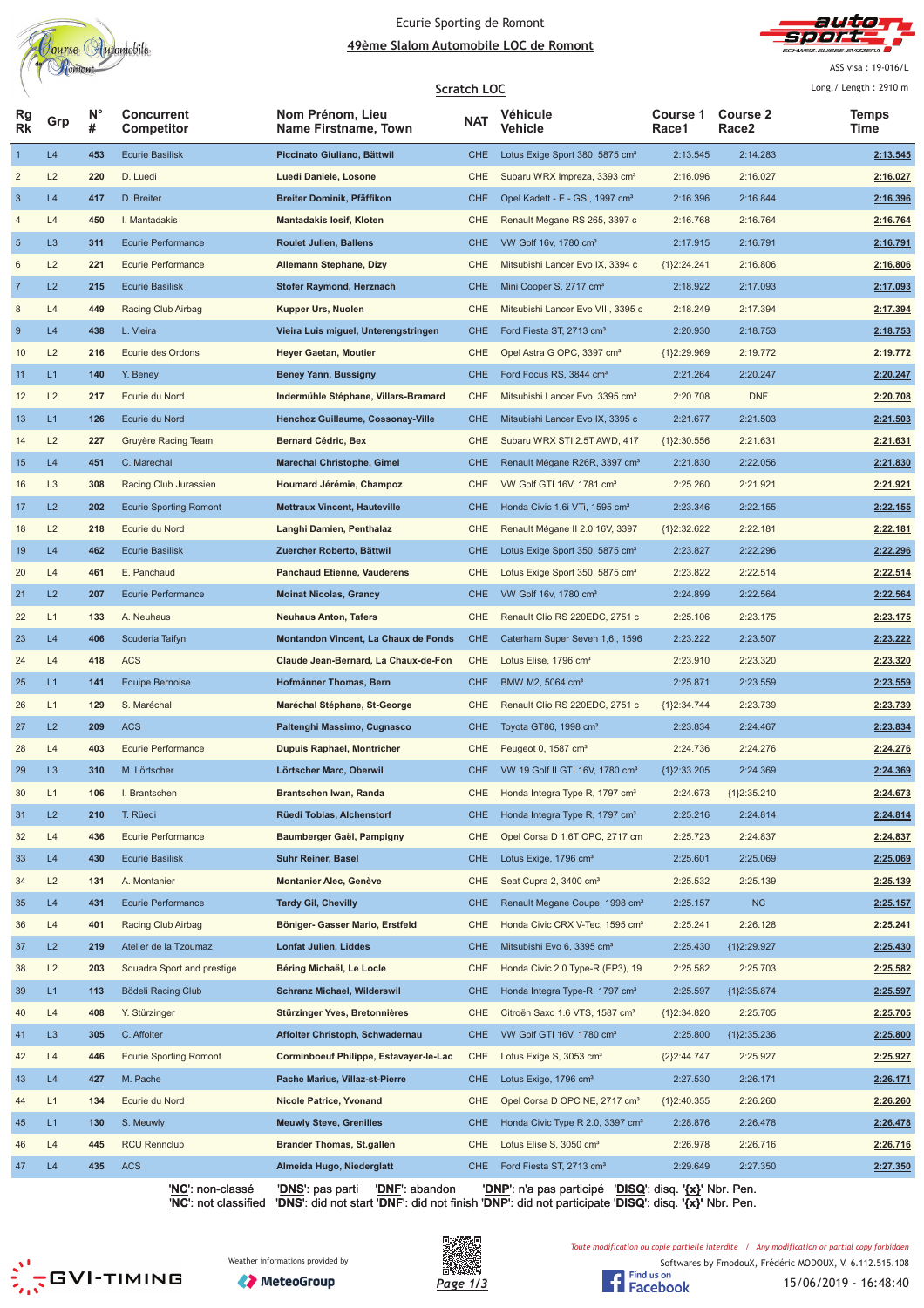

#### Ecurie Sporting de Romont <u> **49ème Slalom Automobile LOC de Romont**</u>



ASS visa: 19-016/L

|                 |                |                  |                                   |                                          | <b>Scratch LOC</b> |                                              |                   |                                      | Long./ Length: 2910 m |
|-----------------|----------------|------------------|-----------------------------------|------------------------------------------|--------------------|----------------------------------------------|-------------------|--------------------------------------|-----------------------|
| Rg<br><b>Rk</b> | Grp            | $N^{\circ}$<br># | <b>Concurrent</b><br>Competitor   | Nom Prénom, Lieu<br>Name Firstname, Town | NAT                | Véhicule<br>Vehicle                          | Course 1<br>Race1 | <b>Course 2</b><br>Race <sub>2</sub> | Temps<br>Time         |
| 48              | L1             | 110              | U. Fankhauser                     | <b>Fankhauser Urs, Steffisburg</b>       | <b>CHE</b>         | Honda Civic Type R 2.0, 1998 cm <sup>3</sup> | 2:27.400          | 2:28.739                             | 2:27.400              |
| 49              | L4             | 400              | <b>Ecurie Sporting Romont</b>     | <b>Bochud Maxime, Romont</b>             | <b>CHE</b>         | Honda Civic 1.6 VTI, 1590 cm <sup>3</sup>    | 2:31.986          | 2:27.526                             | 2:27.526              |
| 50              | L4             | 432              | H. Wegmüller                      | Wegmüller Hansjürg, Diessbach            | <b>CHE</b>         | Lotus Elise, 1796 cm <sup>3</sup>            | 2:28.486          | 2:27.795                             | 2:27.795              |
| 51              | L1             | 142              | X. Leuthold                       | <b>Leuthold Xavier, Bavois</b>           | <b>CHE</b>         | Ford Focus RS, 4286 cm <sup>3</sup>          | 2:28.451          | 2:27.970                             | 2:27.970              |
| 52              | L4             | 409              | M. Truffer                        | <b>Truffer Mike, Susten</b>              | <b>CHE</b>         | Mazda MX-5 1.6, 1597 cm <sup>3</sup>         | ${1}2:39.265$     | 2:28.190                             | 2:28.190              |
| 53              | L1             | 143              | Ecurie 13 Etoiles                 | <b>Vogel Edgar, Vouvry</b>               | <b>CHE</b>         | Porsche 911 Carrera S, 3800 cm <sup>3</sup>  | ${1}2:38.582$     | 2:28.392                             | 2:28.392              |
| 54              | L2             | 228              | M. Boland                         | <b>Boland Marc, Monnaz</b>               | <b>CHE</b>         | Ford Focus RS, 3844 cm <sup>3</sup>          | 2:29.130          | ${1}2:36.872$                        | 2:29.130              |
| 55              | L2             | 230              | Ecurie 13 Etoiles                 | Jacquemet Sébastien, Conthey             | CHE                | Porsche 911 Carrera, 3600 cm <sup>3</sup>    | ${1}2:33.960$     | 2:29.132                             | 2:29.132              |
| 56              | L2             | 208              | <b>Ecurie Basilisk</b>            | Ott Kevin, Brugg                         | <b>CHE</b>         | Renault Clio 2.0 16V, 1998 cm <sup>3</sup>   | 2:32.738          | 2:29.229                             | 2:29.229              |
| 57              | L4             | 416              | R. Betschart                      | <b>Betschart Roman, Muotathal</b>        | CHE                | Renault Clio Sport 2.0, 1998 cm <sup>3</sup> | 2:30.350          | 2:29.583                             | 2:29.583              |
| 58              | L1             | 112              | P. Neuhaus                        | <b>Neuhaus Paul, Plasselb</b>            | <b>CHE</b>         | Renault Clio 2.0 16V, 1998 cm <sup>3</sup>   | 2:29.720          | 2:29.586                             | 2:29.586              |
| 59              | L1             | 111              | Ecurie du Nord                    | Guillaume Loris, Yverdon-les-Bains       | CHE                | Peugeot 306 2.0 16V, 1998 cm <sup>3</sup>    | ${1}2:39.775$     | 2:29.635                             | 2:29.635              |
| 60              | L1             | 132              | R. Moura                          | Moura Richard, Châtel-st-Denis           | <b>CHE</b>         | Audi S1 SB qu. 2.0TFSI, 3373 cm              | 2:30.274          | 2:29.700                             | 2:29.700              |
| 61              | L4             | 447              | U. Deniz                          | Deniz Ugur, Zürich                       | CHE                | Renault Megane RS 275, 3397 c                | <b>NC</b>         | 2:29.849                             | 2:29.849              |
| 62              | L2             | 200              | <b>Ecurie Biennoise</b>           | Jeremias Jannis, Gerolfingen             | <b>CHE</b>         | Suzuki Swift Sport, 1586 cm <sup>3</sup>     | ${1}2:39.575$     | 2:30.109                             | 2:30.109              |
| 63              | L4             | 405              | IG-Motorsportteam - Zentralschwei | Hänggi Stefan, Diegten                   | <b>CHE</b>         | Citroën Saxo 1.6 16V, 1587 cm <sup>3</sup>   | 2:33.044          | 2:30.115                             | 2:30.115              |
| 64              | L2             | 212              | I. Tramosljanin                   | Tramosljanin Igor, Volketswil            | <b>CHE</b>         | Mini Cooper S, 2716 cm <sup>3</sup>          | ${1}2:44.059$     | 2:30.239                             | 2:30.239              |
| 65              | L2             | 205              | M. Falabretti                     | Falabretti Mario, Wangen an der Aare     | <b>CHE</b>         | Renault Clio 2.0 16V, 1998 cm <sup>3</sup>   | 2:30.792          | 2:30.509                             | 2:30.509              |
| 66              | L4             | 437              | <b>Ecurie Biennoise</b>           | <b>Devaux Michel, Biel</b>               | <b>CHE</b>         | BMW 323ti Compact, 2494 cm <sup>3</sup>      | 2:30.787          | 2:31.081                             | 2:30.787              |
| 67              | L4             | 439              | M. Zwahlen                        | <b>Zwahlen Marc, Fiez</b>                | CHE                | VW Golf 4motion, 2792 cm <sup>3</sup>        | 2:30.826          | <b>NC</b>                            | 2:30.826              |
| 68              | L4             | 410              | R. Ulrich                         | <b>Ulrich Rene, Steinen</b>              | <b>CHE</b>         | Honda Civic CRX V-Tec, 1595 cm <sup>3</sup>  | 2:33.683          | 2:31.051                             | 2:31.051              |
| 69              | L1             | 102              | Racing Fan's                      | Schneider Damien, Lausanne               | <b>CHE</b>         | Peugeot 106 1.6 16V, 1587 cm <sup>3</sup>    | 2:31.407          | 2:31.185                             | 2:31.185              |
| 70              | L2             | 223              | Ecurie du Nord                    | Henchoz Léonard, Gollion                 | <b>CHE</b>         | Mitsubishi Lancer EVO RS-2, 339              | ${1}2:31.292$     | ${1}2:33.000$                        | 2:31.292              |
| 71              | L <sub>3</sub> | 452              | R. Palermo                        | <b>Palermo Remo, Boussens</b>            | CHE                | VW Golf, $1900 \text{ cm}^3$                 | 2:32.681          | 2:32.365                             | 2:32.365              |
| 72              | L2             | 213              | <b>RCU Rennclub</b>               | <b>Brunner Peter, Flawil</b>             | <b>CHE</b>         | Mini Cooper S, 2717 cm <sup>3</sup>          | 2:34.078          | 2:32.971                             | 2:32.971              |
| 73              | L4             | 420              | M. Cortese                        | <b>Cortese Matteo, Monthey</b>           | CHE                | Toyota MR2 1.8, 1794 cm <sup>3</sup>         | 2:33.026          | ${1}NC$                              | 2:33.026              |
| 74              | L2             | 229              | Gruyère Racing Team               | Genet Sébastien, Savièse                 | <b>CHE</b>         | Subaru WRX STI 2.5 AWD, 4177                 | 2:34.131          | 2:35.361                             | 2:34.131              |
| 75              | L1             | 128              | Ecurie Performance                | Lehmann Eric, Epalinges                  | CHE                | Audi TT Coupé Quattro, 3028 cm <sup>3</sup>  | 2:36.242          | 2:34.621                             | 2:34.621              |
| 76              | L <sub>3</sub> | 307              | J. Buri                           | <b>Buri Jean-Pierre, Cartigny</b>        | <b>CHE</b>         | Opel Kadette C GT/E, 1997 cm <sup>3</sup>    | 2:34.861          | 2:36.814                             | 2:34.861              |
| 77              | L1             | 105              | <b>ACS</b>                        | <b>Ballmer Hugo, Lausen</b>              | CHE                | Honda Integra Type-R, 1797 cm <sup>3</sup>   | {1}2:48.012       | 2:35.681                             | 2:35.681              |
| 78              | L <sub>3</sub> | 306              | <b>ALL-IN Racing Team</b>         | <b>Brunner Patrice, St-Cierges</b>       | <b>CHE</b>         | VW Golf GTI, 1781 cm <sup>3</sup>            | 2:36.037          | 2:36.048                             | 2:36.037              |
| 79              | L1             | 109              | R. Cherbuin                       | Cherbuin Rachelle, Sâles                 | CHE                | Renault Clio, 1998 cm <sup>3</sup>           | 2:36.168          | 2:37.177                             | 2:36.168              |
| 80              | L4             | 428              | D. Renggli                        | Renggli Dario, Malters                   | <b>CH</b>          | Honda S2000, 1997 cm <sup>3</sup>            | 2:36.856          | 2:36.364                             | 2:36.364              |
| 81              | L4             | 454              | J. Tâche                          | Tâche Jérôme, Remaufens                  | CHE                | BMW M3 E46, 3246 cm <sup>3</sup>             | 2:37.924          | 2:36.410                             | 2:36.410              |
| 82              | L1             | 101              | G. Noirjean                       | Noirjean Georges, Payerne                | <b>CHE</b>         | Nissan Micra 1.6, 1598 cm <sup>3</sup>       | 2:37.332          | 2:37.193                             | 2:37.193              |
| 83              | L2             | 127              | J. Jaberg                         | Jaberg Junior, Les Bois                  | CHE                | Peugeot 207 GTi, 2717 cm <sup>3</sup>        | 2:39.325          | 2:37.367                             | 2:37.367              |
| 84              | L1             | 114              | P. Weber                          | Weber Peter, Bözberg                     | <b>CHE</b>         | Renault Clio Sport, 1998 cm <sup>3</sup>     | 2:38.454          | 2:39.511                             | 2:38.454              |
| 85              | L4             | 404              | IG-Motorsportteam - Zentralschwei | Hänggi Ramon, Nunningen                  | CHE                | Citroën Saxo 1.6 VTS, 1587 cm <sup>3</sup>   | 2:42.259          | 2:39.860                             | 2:39.860              |
| 86              | L1             | 100              | M. Fritsch                        | <b>Fritsch Marcel, Riedholz</b>          | <b>CHE</b>         | Suzuki Ignis Sport 1.5, 1490 cm <sup>3</sup> | ${1}2:56.550$     | 2:39.919                             | 2:39.919              |
| 87              | L1             | 120              | L. Challandes                     | <b>Challandes Ludovic, Boudevilliers</b> | SUI                | Fiat 500 1.4 Abarth SS, 2326 $cm3$           | 2:41.118          | 2:39.986                             | 2:39.986              |
| 88              | L2             | 201              | <b>Equipe Bernoise</b>            | Küpfer Patrick, Kaufdorf                 | <b>CHE</b>         | Opel Corsa C14, 1364 cm <sup>3</sup>         | 2:42.813          | 2:40.810                             | 2:40.810              |
|                 | L4             | 411              | Y. Lanz                           | Lanz Yvi, Kyburg                         | <b>CHE</b>         | Toyota Corolla AE86, 1587 cm <sup>3</sup>    | 2:41.690          | NC                                   | 2:41.690              |
| 89<br>90        | L4             | 107              | R. Bärfuss                        | Bärfuss Raphael, Chézard-st-Martin       | <b>CHE</b>         | Honda Civic 2.0i Typ R, 1996 cm <sup>3</sup> | 2:45.748          | 2:41.722                             | 2:41.722              |
| 91              | L <sub>3</sub> | 300              | P. Baeriswyl                      | <b>Baeriswyl Pascal, Bonnefontaine</b>   | CHE                | NSU TT 1200, 1177 cm <sup>3</sup>            | 2:42.237          | 2:43.244                             | 2:42.237              |
| 92              | L4             | 422              | M. Ducommun                       | Ducommun Mickaël, Les Ponts-de-Marte     | <b>CHE</b>         | Renault Clio 2 RS, 1998 cm <sup>3</sup>      | 2:43.369          | <b>DNS</b>                           | 2:43.369              |
|                 | L2             | 225              | Ecurie Performance                | <b>Balmelli Aurelia, Bremblens</b>       | CHE                | Subaru Impreza2.5T WRX S, 417                | 2:44.783          | 2:43.802                             |                       |
| 93<br>94        | L2             | 206              | S. Loup                           | Loup Samantha, Gimel                     | <b>CHE</b>         | Peugeot 206 2.0 RC, 1997 cm <sup>3</sup>     | 2:43.979          | ${1}2:51.828$                        | 2:43.802<br>2:43.979  |
|                 |                |                  |                                   |                                          |                    |                                              |                   |                                      |                       |

'**NC**': non-classé '**DNS**': pas parti '**DNF**': abandon '**DNP**': n'a pas participé '**DISQ**': disq. **'{x}'** Nbr. Pen. '**NC**': not classified '**DNS**': did not start '**DNF**': did not finish '**DNP**': did not participate '**DISQ**': disq. **'{x}'** Nbr. Pen.







Softwares by FmodouX, Frédéric MODOUX, V. 6.112.515.108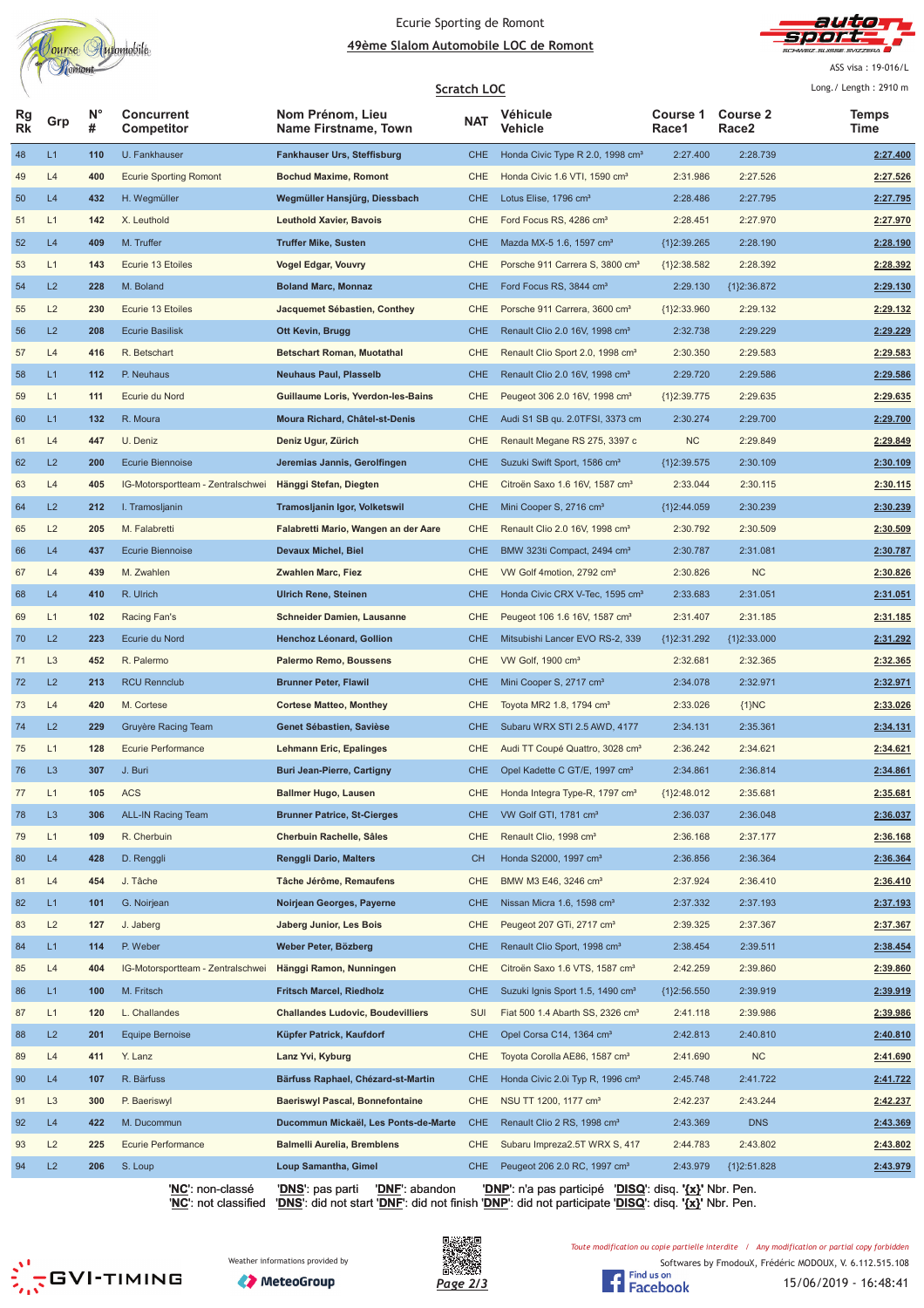|          | utomobile<br>nurse |                  |                                          | Ecurie Sporting de Romont<br>49ème Slalom Automobile LOC de Romont<br>Scratch LOC                                                         |            |                                              | auto<br>SCHWEIZ SUISSE SVIZZEDA<br>ASS visa: 19-016/L<br>Long./ Length: 2910 m |                               |                                                                                                                      |
|----------|--------------------|------------------|------------------------------------------|-------------------------------------------------------------------------------------------------------------------------------------------|------------|----------------------------------------------|--------------------------------------------------------------------------------|-------------------------------|----------------------------------------------------------------------------------------------------------------------|
| Rg<br>Rk | Grp                | $N^{\circ}$<br># | Concurrent<br>Competitor                 | Nom Prénom, Lieu<br>Name Firstname, Town                                                                                                  | <b>NAT</b> | Véhicule<br>Vehicle                          | Course 1<br>Race1                                                              | Course 2<br>Race <sub>2</sub> | <b>Temps</b><br>Time                                                                                                 |
| 95       | L4                 | 423              | C. Durrer                                | <b>Durrer Christelle, Neyruz</b>                                                                                                          | <b>CHE</b> | Lotus Elise 111R, 1796 cm <sup>3</sup>       | 2:53.583                                                                       | 2:48.095                      | 2:48.095                                                                                                             |
| 96       | L1                 | 108              | R. Cabral da Silva                       | Cabral da Silva Rui, Bulle                                                                                                                | <b>PRT</b> | Peugeot 206 2.0, 1997 cm <sup>3</sup>        | 2:49.523                                                                       | 2:50.996                      | 2:49.523                                                                                                             |
| 97       | L4                 | 419              | <b>ACS</b>                               | Claude Joanna, La Chaux-de-Fonds                                                                                                          | <b>CHE</b> | Lotus Elise 111 S, 1796 cm <sup>3</sup>      | 2:52.396                                                                       | 2:50.698                      | 2:50.698                                                                                                             |
| 98       | L4                 | 402              | Racing Club Airbag                       | Böniger-Gasser Erika, Erstfeld                                                                                                            | <b>CHE</b> | Honda CRX, 1595 cm <sup>3</sup>              | 2:54.530                                                                       | 2:51.948                      | 2:51.948                                                                                                             |
| 99       | L2                 | 226              | <b>Ecurie Performance</b>                | <b>Balmelli Dario, Bremblens</b>                                                                                                          | CHE.       | Subaru Impreza2.5T WRX S, 417                | 2:54.465                                                                       | 2:52.067                      | 2:52.067                                                                                                             |
| 100      | L1                 | 415              | C. Aebi                                  | Aebi Claude, Vufflens-le-Château                                                                                                          | <b>CHE</b> | Peugeot 206 2.0 RC, 1997 cm <sup>3</sup>     | 2:56.833                                                                       | 2:54.000                      | 2:54.000                                                                                                             |
|          | L1                 | 125              | <b>Ecurie Performance</b>                | <b>Depraz Christian, Denges</b>                                                                                                           | <b>CHE</b> | Mitsubishi Lancer SB R. 3397 cm <sup>3</sup> | <b>DNP</b>                                                                     | <b>DNP</b>                    |                                                                                                                      |
|          | L2                 | 204              | R. Bitto                                 | <b>Bitto Rosalexia, Le Mont</b>                                                                                                           | <b>CHE</b> | Renault Clio, 1998 cm <sup>3</sup>           | <b>NC</b>                                                                      | <b>DNF</b>                    | <u> 1990 - 1991 - 1992 - 1993 - 1994 - 1994 - 1994 - 1994 - 1994 - 1994 - 1994 - 1994 - 1994 - 1994 - 1994 - 199</u> |
|          |                    |                  | 'NC': non-classé<br>'NC': not classified | 'DNF': abandon<br>'DNS': pas parti<br>'DNS': did not start 'DNF': did not finish 'DNP': did not participate 'DISQ': disq. '{x}' Nbr. Pen. |            | 'DNP': n'a pas participé                     | 'DISQ': disq. '{x}' Nbr. Pen.                                                  |                               |                                                                                                                      |

**!" #** 

 **\$% &**





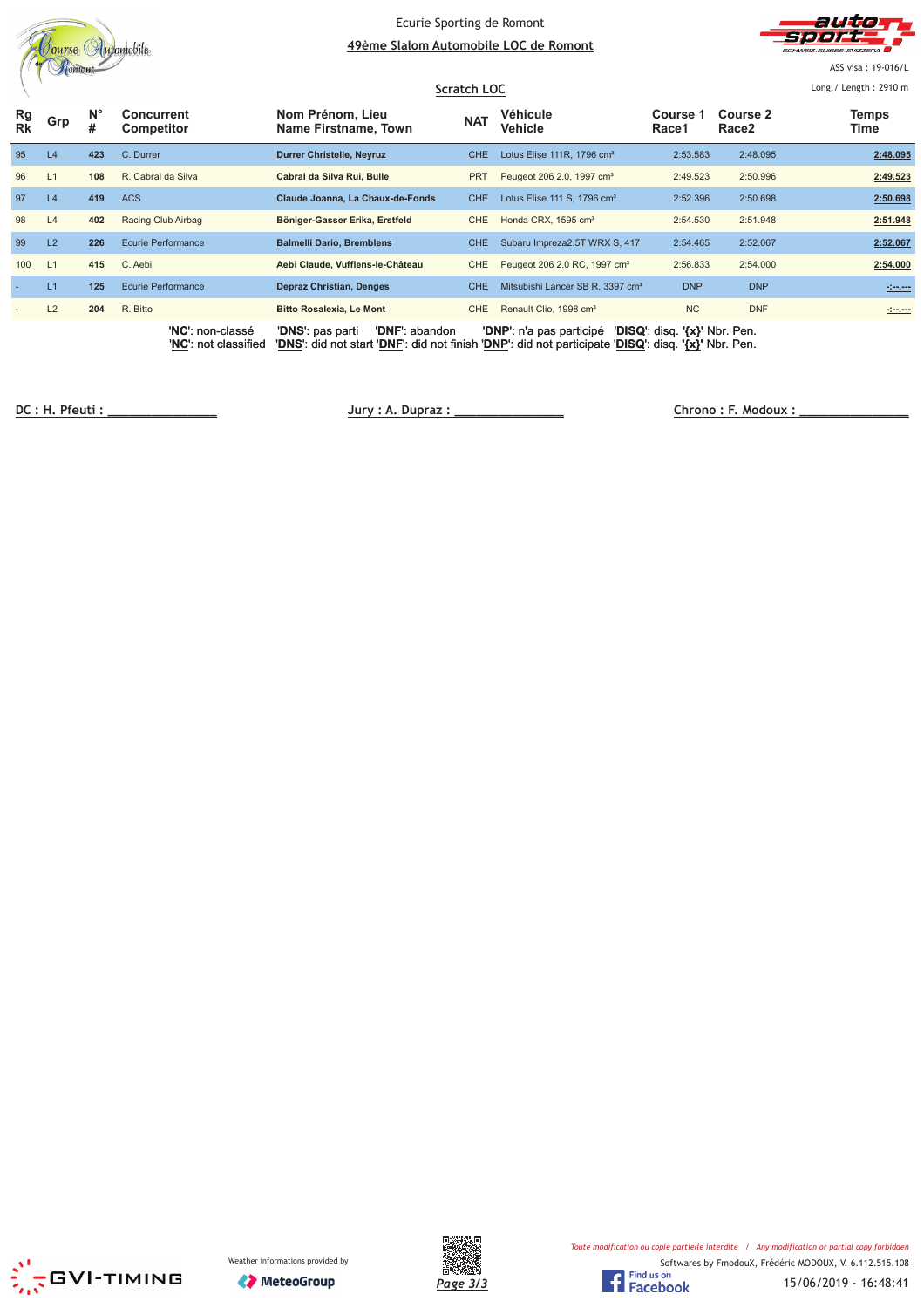|                         |        |                                        |                                          | Ecurie Sporting de Romont |                                                        |                             |                      | auta                  |
|-------------------------|--------|----------------------------------------|------------------------------------------|---------------------------|--------------------------------------------------------|-----------------------------|----------------------|-----------------------|
|                         |        | Jourse Automobile                      |                                          |                           | 49ème Slalom Automobile LOC de Romont                  |                             |                      |                       |
|                         |        | Tomont                                 |                                          |                           |                                                        |                             |                      | ASS visa: 19-016/L    |
|                         |        |                                        |                                          | <u>L1</u>                 |                                                        |                             |                      | Long./ Length: 2910 m |
| Кg<br>Rk                | N<br># | <b>Concurrent</b><br><b>Competitor</b> | Nom Prénom, Lieu<br>Name Firstame, Town  | <b>NAT</b>                | Véhicule<br>Vehicle                                    | Essai 1<br><b>Training1</b> | Essai 2<br>Training2 | <b>Temps</b><br>Time  |
|                         |        | Catégorie / Category : L1              | $0 - 1600$ cm <sup>3</sup>               |                           |                                                        |                             |                      |                       |
|                         | 102    | Racing Fan's                           | Damien Schneider, Lausanne               | <b>CHE</b>                | Peugeot 106 1.6 16V, 1587 cm <sup>3</sup>              | 2:43.432                    | 2:38.787             | 2:38.787              |
| $\overline{c}$          | 101    | G. Noirjean                            | Georges Noirjean, Payerne                | <b>CHE</b>                | Nissan Micra 1.6, 1598 cm <sup>3</sup>                 | 2:49.342                    | 2:46.022             | 2:46.022              |
| $\overline{3}$          | 100    | M. Fritsch                             | <b>Marcel Fritsch, Riedholz</b>          | <b>CHE</b>                | Suzuki Ignis Sport 1.5, 1490 cm <sup>3</sup>           | 2:50.060                    | 2:48.153             | 2:48.153              |
|                         |        | Catégorie / Category : L1              | 1601 -> 2000 cm <sup>3</sup>             |                           |                                                        |                             |                      |                       |
|                         | 113    | Bödeli Racing Club                     | <b>Michael Schranz, Wilderswil</b>       | <b>CHE</b>                | Honda Integra Type-R, 1797 cm <sup>3</sup>             | 2:30.864                    | 2:27.915             | 2:27.915              |
| $\overline{c}$          | 106    | I. Brantschen                          | Iwan Brantschen, Randa                   | <b>CHE</b>                | Honda Integra Type R, 1797 cm <sup>3</sup>             | 2:32.621                    | 2:28.919             | 2:28.919              |
| $\mathbf{3}$            | 110    | U. Fankhauser                          | Urs Fankhauser, Steffisburg              | <b>CHE</b>                | Honda Civic Type R 2.0, 1998 cm <sup>3</sup>           | 2:33.900                    | 2:33.159             | 2:33.159              |
| $\overline{4}$          | 111    | Ecurie du Nord                         | Loris Guillaume, Yverdon-les-Bains       | CHE                       | Peugeot 306 2.0 16V, 1998 cm <sup>3</sup>              | 2:36.063                    | 2:33.338             | 2:33.338              |
| 5                       | 112    | P. Neuhaus                             | <b>Paul Neuhaus, Plasselb</b>            | <b>CHE</b>                | Renault Clio 2.0 16V, 1998 cm <sup>3</sup>             | 2:37.005                    | 2:35.376             | 2:35.376              |
| 6                       | 114    | P. Weber                               | Peter Weber, Bözberg                     | CHE                       | Renault Clio Sport, 1998 cm <sup>3</sup>               | 2:46.303                    | 2:41.063             | 2:41.063              |
| $\overline{7}$          | 109    | R. Cherbuin                            | Rachelle Cherbuin, Sâles                 | <b>CHE</b>                | Renault Clio, 1998 cm <sup>3</sup>                     | 2:46.494                    | 2:43.697             | 2:43.697              |
| 8                       | 105    | <b>ACS</b>                             | Hugo Ballmer, Lausen                     | <b>CHE</b>                | Honda Integra Type-R, 1797 cm <sup>3</sup>             | 2:48.013                    | 2:46.154             | 2:46.154              |
| 9                       | 108    | R. Cabral da Silva                     | Rui Cabral da Silva, Bulle               | <b>PRT</b>                | Peugeot 206 2.0, 1997 cm <sup>3</sup>                  | 3:02.850                    | 2:53.671             | 2:53.671              |
| 10                      | 415    | C. Aebi                                | Claude Aebi, Vufflens-le-Château         | <b>CHE</b>                | Peugeot 206 2.0 RC, 1997 cm <sup>3</sup>               | 3:09.268                    | 2:58.504             | 2:58.504              |
|                         |        | Catégorie / Category : L1              | $2001 - 3000$ cm <sup>3</sup>            |                           |                                                        |                             |                      |                       |
|                         | 133    | A. Neuhaus                             | <b>Anton Neuhaus, Tafers</b>             | <b>CHE</b>                | Renault Clio RS 220EDC, 2751 cm                        | 2:28.974                    | 2:26.536             | 2:26.536              |
| $\overline{c}$          | 129    | S. Maréchal                            | Stéphane Maréchal, St-George             | <b>CHE</b>                | Renault Clio RS 220EDC, 2751 cm                        | 2:28.775                    | 2:27.572             | 2:27.572              |
| 3                       | 134    | Ecurie du Nord                         | <b>Patrice Nicole, Yvonand</b>           | <b>CHE</b>                | Opel Corsa D OPC NE, 2717 cm <sup>3</sup>              | 2:34.319                    | 2:33.016             | 2:33.016              |
| $\overline{4}$          | 120    | L. Challandes                          | <b>Ludovic Challandes, Boudevilliers</b> | SUI                       | Fiat 500 1.4 Abarth SS, 2326 cm <sup>3</sup>           | 2:53.016                    | 2:47.186             | 2:47.186              |
|                         |        |                                        |                                          |                           |                                                        |                             |                      |                       |
|                         |        | Catégorie / Category : L1              | $3001 - 3500$ cm <sup>3</sup>            |                           |                                                        |                             |                      |                       |
|                         | 126    | Ecurie du Nord                         | Guillaume Henchoz, Cossonay-Ville        | CHE.                      | Mitsubishi Lancer Evo IX, 3395 cm                      | 2:34.352                    | 2:28.849             | 2:28.849              |
| $\overline{\mathbf{c}}$ | 132    | R. Moura                               | Richard Moura, Châtel-st-Denis           | CHE                       | Audi S1 SB qu. 2.0TFSI, 3373 cm <sup>3</sup>           | 2:39.666                    | 2:35.992             | 2:35.992              |
| $\mathbf{3}$            | 130    | S. Meuwly                              | <b>Steve Meuwly, Grenilles</b>           | CHE                       | Honda Civic Type R 2.0, 3397 cm <sup>3</sup>           | 2:41.492                    | 2:37.727             | 2:37.727              |
| $\overline{4}$          | 128    | <b>Ecurie Performance</b>              | Eric Lehmann, Epalinges                  | <b>CHE</b>                | Audi TT Coupé Quattro, 3028 cm <sup>3</sup>            | 2:45.780                    | 2:42.440             | 2:42.440              |
|                         | 125    | <b>Ecurie Performance</b>              | <b>Christian Depraz, Denges</b>          | <b>CHE</b>                | Mitsubishi Lancer SB R, 3397 cm <sup>3</sup>           | <b>DNP</b>                  | <b>DNP</b>           | <u> - 1-1-1-1</u>     |
|                         |        | Catégorie / Category : L1              | + 3500 cm <sup>3</sup>                   |                           |                                                        |                             |                      |                       |
|                         | 140    | Y. Beney                               | Yann Beney, Bussigny                     | CHE                       | Ford Focus RS, 3844 cm <sup>3</sup>                    | 2:33.215                    | 2:27.517             | 2:27.517              |
| $\overline{c}$          | 143    | Ecurie 13 Etoiles                      | <b>Edgar Vogel, Vouvry</b>               | CHE                       | Porsche 911 Carrera S, 3800 cm <sup>3</sup>            | 2:30.590                    | 2:30.483             | 2:30.483              |
| 3                       | 142    | X. Leuthold                            | Xavier Leuthold, Bavois                  | <b>CHE</b>                | Ford Focus RS, 4286 cm <sup>3</sup>                    | 2:41.198                    | 2:34.922             | 2:34.922              |
| $\overline{4}$          | 141    | Equipe Bernoise                        | Thomas Hofmänner, Bern                   | CHE                       | BMW M2, 5064 cm <sup>3</sup>                           | 2:37.269                    | 2:44.067             | 2:37.269              |
|                         |        | ' <mark>NC</mark> ': non-classé        | ' <u>DNS</u> ': pas parti                | ' <b>DNF</b> ': abandon   | 'DNP': n'a pas participé 'DISQ': disq. '{x}' Nbr. Pen. |                             |                      |                       |





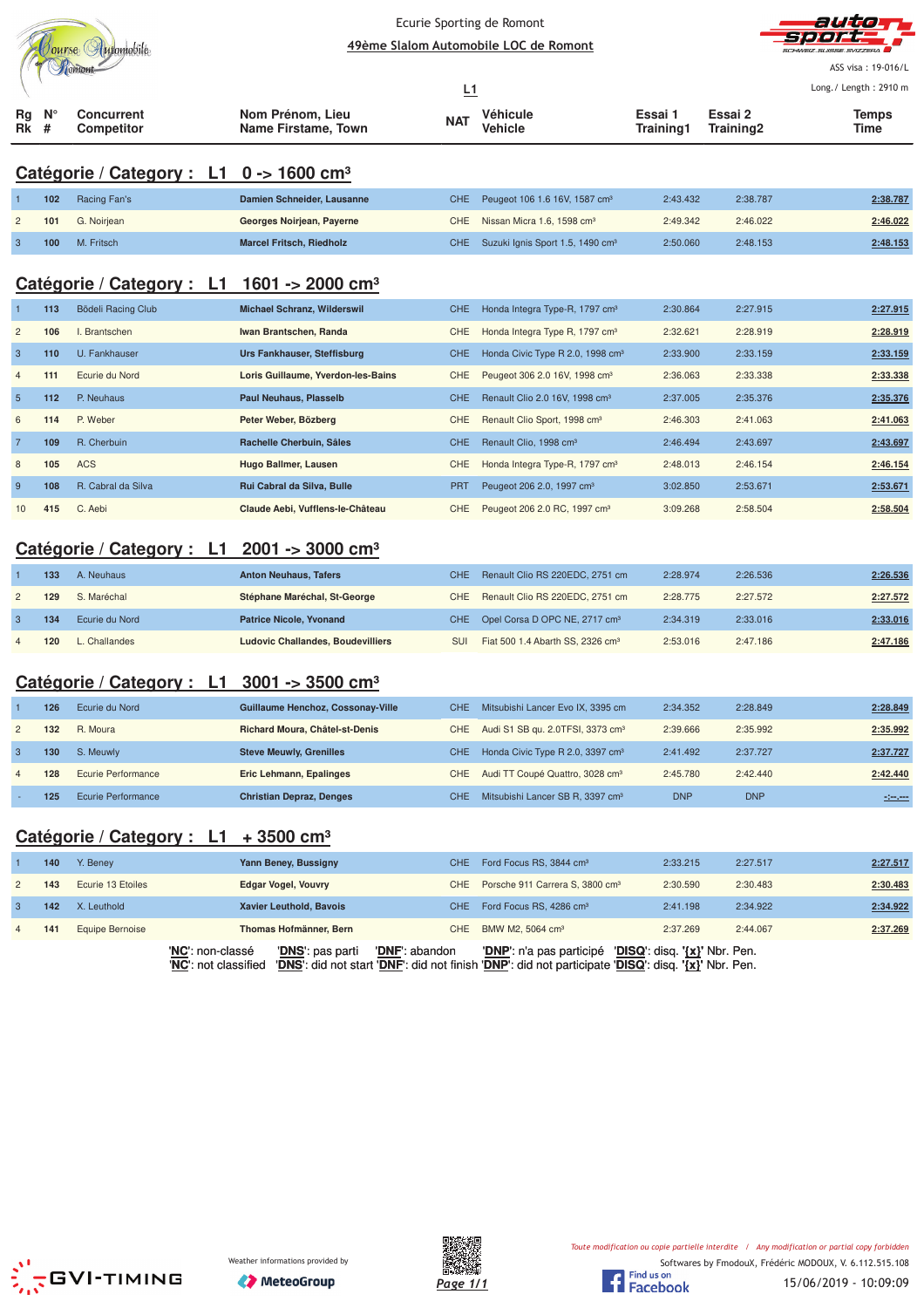|                         |                  |                                                             |                                         |            | Ecurie Sporting de Romont                    |                      |                      | autor                 |
|-------------------------|------------------|-------------------------------------------------------------|-----------------------------------------|------------|----------------------------------------------|----------------------|----------------------|-----------------------|
|                         |                  | Oourse Automobile                                           |                                         |            | 49ème Slalom Automobile LOC de Romont        |                      |                      | JUEIZ SUSSE SVIZZEDA  |
|                         |                  | Tiomont                                                     |                                         |            |                                              |                      |                      | ASS visa: 19-016/L    |
|                         |                  |                                                             |                                         | L2         |                                              |                      |                      | Long./ Length: 2910 m |
| Rg<br>Rk                | $N^{\circ}$<br># | <b>Concurrent</b><br><b>Competitor</b>                      | Nom Prénom, Lieu<br>Name Firstame, Town |            | Véhicule<br>Vehicle                          | Essai 1<br>Training1 | Essai 2<br>Training2 | <b>Temps</b><br>Time  |
|                         |                  | Catégorie / Category : L2 $0 \rightarrow 1600 \text{ cm}^3$ |                                         |            |                                              |                      |                      |                       |
|                         | 202              | <b>Ecurie Sporting Romont</b>                               | <b>Vincent Mettraux, Hauteville</b>     | <b>CHE</b> | Honda Civic 1.6i VTi, 1595 cm <sup>3</sup>   | 2:33.732             | 2:30.973             | 2:30.973              |
| $\overline{c}$          | 200              | Ecurie Biennoise                                            | Jannis Jeremias, Gerolfingen            | CHE        | Suzuki Swift Sport, 1586 cm <sup>3</sup>     | 2:37.612             | 2:36.897             | 2:36.897              |
| 3                       | 201              | <b>Equipe Bernoise</b>                                      | Patrick Küpfer, Kaufdorf                | <b>CHE</b> | Opel Corsa C14, 1364 cm <sup>3</sup>         | 2:54.453             | 2:47.797             | 2:47.797              |
|                         |                  | Catégorie / Category : $L2$ 1601 -> 2000 cm <sup>3</sup>    |                                         |            |                                              |                      |                      |                       |
|                         | 203              | Squadra Sport and prestige                                  | Michaël Béring, Le Locle                | <b>CHE</b> | Honda Civic 2.0 Type-R (EP3), 19             | 2:33.775             | 2:29.151             | 2:29.151              |
| $\overline{c}$          | 209              | <b>ACS</b>                                                  | Massimo Paltenghi, Cugnasco             | CHE        | Toyota GT86, 1998 cm <sup>3</sup>            | 2:43.694             | 2:29.691             | 2:29.691              |
| $\overline{3}$          | 210              | T. Rüedi                                                    | <b>Tobias Rüedi, Alchenstorf</b>        | <b>CHE</b> | Honda Integra Type R, 1797 cm <sup>3</sup>   | 2:33.355             | 2:33.477             | 2:33.355              |
| $\overline{4}$          | 207              | Ecurie Performance                                          | <b>Nicolas Moinat, Grancy</b>           | <b>CHE</b> | VW Golf 16v, 1780 cm <sup>3</sup>            | 2:34.011             | 2:34.175             | 2:34.011              |
| 5                       | 208              | <b>Ecurie Basilisk</b>                                      | Kevin Ott, Brugg                        | <b>CHE</b> | Renault Clio 2.0 16V, 1998 cm <sup>3</sup>   | 2:42.653             | 2:37.546             | 2:37.546              |
| 6                       | 205              | M. Falabretti                                               | Mario Falabretti, Wangen an der Aare    | CHE        | Renault Clio 2.0 16V, 1998 cm <sup>3</sup>   | 2:50.549             | 2:42.274             | 2:42.274              |
| 7                       | 204              | R. Bitto                                                    | Rosalexia Bitto, Le Mont                | <b>CHE</b> | Renault Clio, 1998 cm <sup>3</sup>           | 2:45.952             | 2:44.413             | 2:44.413              |
| 8                       | 206              | S. Loup                                                     | Samantha Loup, Gimel                    | CHE        | Peugeot 206 2.0 RC, 1997 cm <sup>3</sup>     | 2:51.702             | 2:46.469             | 2:46.469              |
|                         |                  |                                                             |                                         |            |                                              |                      |                      |                       |
|                         |                  | Catégorie / Category : L2                                   | $2001 - 3000$ cm <sup>3</sup>           |            |                                              |                      |                      |                       |
|                         | 215              | <b>Ecurie Basilisk</b>                                      | Raymond Stofer, Herznach                | <b>CHE</b> | Mini Cooper S, 2717 cm <sup>3</sup>          | 2:29.436             | 2:23.528             | 2:23.528              |
| $\overline{c}$          | 213              | <b>RCU Rennclub</b>                                         | Peter Brunner, Flawil                   | CHE        | Mini Cooper S, 2717 cm <sup>3</sup>          | 2:39.322             | 2:37.811             | 2:37.811              |
| 3                       | 212              | I. Tramosljanin                                             | Igor Tramosljanin, Volketswil           | <b>CHE</b> | Mini Cooper S, 2716 cm <sup>3</sup>          | 2:48.242             | 2:39.580             | 2:39.580              |
|                         | 127              | J. Jaberg                                                   | Junior Jaberg, Les Bois                 | CHE        | Peugeot 207 GTi, 2717 cm <sup>3</sup>        | 2:50.562             | 2:44.866             | 2:44.866              |
|                         |                  | Catégorie / Category : L2 3001 -> 3500 cm <sup>3</sup>      |                                         |            |                                              |                      |                      |                       |
|                         | 221              | <b>Ecurie Performance</b>                                   | <b>Stephane Allemann, Dizy</b>          | <b>CHE</b> | Mitsubishi Lancer Evo IX, 3394 cm            | 2:28.421             | 2:19.903             | 2:19.903              |
| $\overline{c}$          | 223              | Ecurie du Nord                                              | Léonard Henchoz, Gollion                | <b>CHE</b> | Mitsubishi Lancer EVO RS-2, 3395             | 2:33.337             | 2:25.855             | 2:25.855              |
| 3                       | 216              | Ecurie des Ordons                                           | <b>Gaetan Heyer, Moutier</b>            |            | CHE Opel Astra G OPC, 3397 cm <sup>3</sup>   | 2:31.429             | 2:27.468             | 2:27.468              |
| $\overline{4}$          | 220              | D. Luedi                                                    | Daniele Luedi, Losone                   |            | CHE Subaru WRX Impreza, 3393 cm <sup>3</sup> | 2:33.170             | 2:28.036             | 2:28.036              |
| $\overline{5}$          | 219              | Atelier de la Tzoumaz                                       | <b>Julien Lonfat, Liddes</b>            | <b>CHE</b> | Mitsubishi Evo 6, 3395 cm <sup>3</sup>       | 2:33.128             | 2:30.293             | 2:30.293              |
| 6                       | 217              | Ecurie du Nord                                              | Stéphane Indermühle, Villars-Bramard    | CHE        | Mitsubishi Lancer Evo, 3395 cm <sup>3</sup>  | 2:39.096             | 2:31.818             | 2:31.818              |
| 7                       | 218              | Ecurie du Nord                                              | Damien Langhi, Penthalaz                | <b>CHE</b> | Renault Mégane II 2.0 16V, 3397 c            | 2:36.026             | 2:33.180             | 2:33.180              |
| 8                       | 131              | A. Montanier                                                | Alec Montanier, Genève                  | CHE        | Seat Cupra 2, 3400 cm <sup>3</sup>           | 2:40.989             | 2:36.665             | 2:36.665              |
|                         |                  | Catégorie / Category : $L2 + 3500$ cm <sup>3</sup>          |                                         |            |                                              |                      |                      |                       |
|                         | 227              | Gruyère Racing Team                                         | Cédric Bernard, Bex                     | <b>CHE</b> | Subaru WRX STI 2.5T AWD, 4177                | 2:33.269             | 2:25.932             | 2:25.932              |
| $\overline{\mathbf{c}}$ | 228              | M. Boland                                                   | <b>Marc Boland, Monnaz</b>              | CHE        | Ford Focus RS, 3844 cm <sup>3</sup>          | 2:44.252             | 2:35.523             | 2:35.523              |
| $\mathbf{3}$            | 230              | Ecurie 13 Etoiles                                           | Sébastien Jacquemet, Conthey            | <b>CHE</b> | Porsche 911 Carrera, 3600 cm <sup>3</sup>    | 2:47.079             | 2:36.704             | 2:36.704              |
| 4                       | 229              | Gruyère Racing Team                                         | Sébastien Genet, Savièse                | CHE        | Subaru WRX STI 2.5 AWD, 4177 c               | 2:48.760             | 2:43.600             | 2:43.600              |
| .5                      | 225              | Ecurie Performance                                          | Aurelia Balmelli, Bremblens             | CHE.       | Subaru Impreza2.5T WRX S, 4177               | 3:00.326             | 2:53.523             | 2:53.523              |





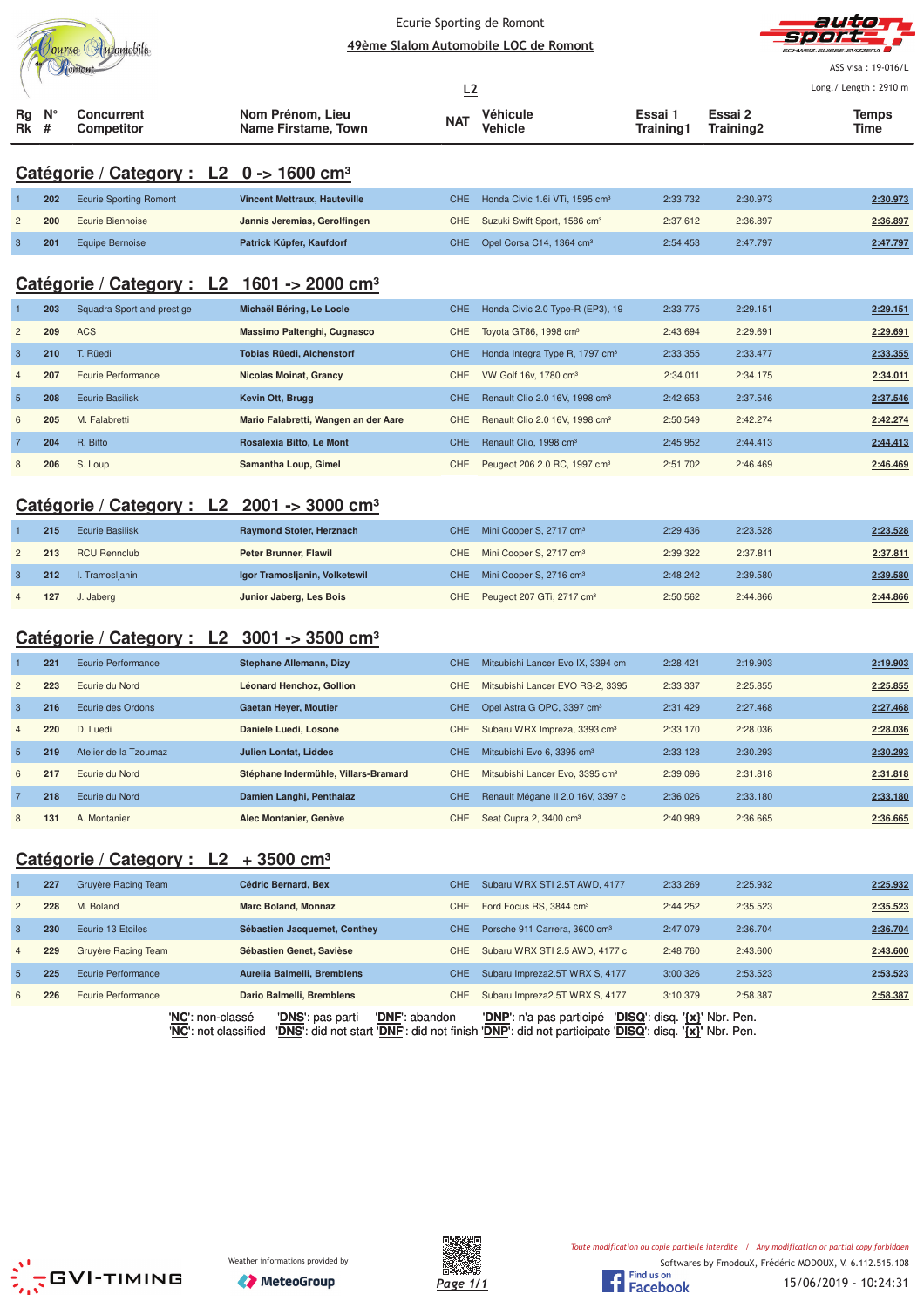|                | ourse Hutomobile<br>Готонь |                                                     | Ecurie Sporting de Romont<br>49ème Slalom Automobile LOC de Romont |                  | autio<br>51 e j<br>.<br>SCHWEIZ SLIBSE SVIZZERA<br>ASS visa: 19-016/L<br>Long./ Length: 2910 m |                               |                      |               |
|----------------|----------------------------|-----------------------------------------------------|--------------------------------------------------------------------|------------------|------------------------------------------------------------------------------------------------|-------------------------------|----------------------|---------------|
| Rg<br>Rk       | $N^{\circ}$<br>#           | <b>Concurrent</b><br><b>Competitor</b>              | Nom Prénom, Lieu<br>Name Firstame, Town                            | L3<br><b>NAT</b> | Véhicule<br>Vehicle                                                                            | Essai 1<br>Training1          | Essai 2<br>Training2 | Temps<br>Time |
|                |                            | Catégorie / Category : L3 0 -> 1600 cm <sup>3</sup> |                                                                    |                  |                                                                                                |                               |                      |               |
|                | 300                        | P. Baeriswyl                                        | Pascal Baeriswyl, Bonnefontaine                                    | <b>CHE</b>       | NSU TT 1200, 1177 cm <sup>3</sup>                                                              | 2:58.421                      | 2:48.362             | 2:48.362      |
|                |                            | Catégorie / Category : L3                           | 1601 -> 2000 cm <sup>3</sup>                                       |                  |                                                                                                |                               |                      |               |
|                | 308                        | Racing Club Jurassien                               | Jérémie Houmard, Champoz                                           | <b>CHE</b>       | VW Golf GTI 16V, 1781 cm <sup>3</sup>                                                          | 2:33.819                      | 2:27.542             | 2:27.542      |
| $\overline{c}$ | 310                        | M. Lörtscher                                        | Marc Lörtscher, Oberwil                                            | <b>CHE</b>       | VW 19 Golf II GTI 16V, 1780 cm <sup>3</sup>                                                    | 2:35.564                      | 2:29.112             | 2:29.112      |
| $\mathbf{3}$   | 311                        | Ecurie Performance                                  | <b>Julien Roulet, Ballens</b>                                      | CHE.             | VW Golf 16v, 1780 cm <sup>3</sup>                                                              | 2:48.167                      | 2:29.526             | 2:29.526      |
| $\overline{4}$ | 305                        | C. Affolter                                         | Christoph Affolter, Schwadernau                                    | <b>CHE</b>       | VW Golf GTI 16V, 1780 cm <sup>3</sup>                                                          | 2:53.545                      | 2:33.163             | 2:33.163      |
| $5\phantom{1}$ | 452                        | R. Palermo                                          | <b>Remo Palermo, Boussens</b>                                      | <b>CHE</b>       | VW Golf, 1900 cm <sup>3</sup>                                                                  | 2:44.142                      | <b>DNS</b>           | 2:44.142      |
| 6              | 306                        | <b>ALL-IN Racing Team</b>                           | <b>Patrice Brunner, St-Cierges</b>                                 | <b>CHE</b>       | VW Golf GTI, 1781 cm <sup>3</sup>                                                              | 2:52.855                      | 2:45.190             | 2:45.190      |
| $\overline{7}$ | 307                        | J. Buri                                             | Jean-Pierre Buri, Cartigny                                         | <b>CHE</b>       | Opel Kadette C GT/E, 1997 cm <sup>3</sup>                                                      | 2:54.131                      | 2:46.112             | 2:46.112      |
|                |                            | 'NC': non-classé                                    | 'DNF': abandon<br>'DNS': pas parti                                 |                  | ' <b>DNP</b> ': n'a pas participé                                                              | 'DISQ': disq. '{x}' Nbr. Pen. |                      |               |





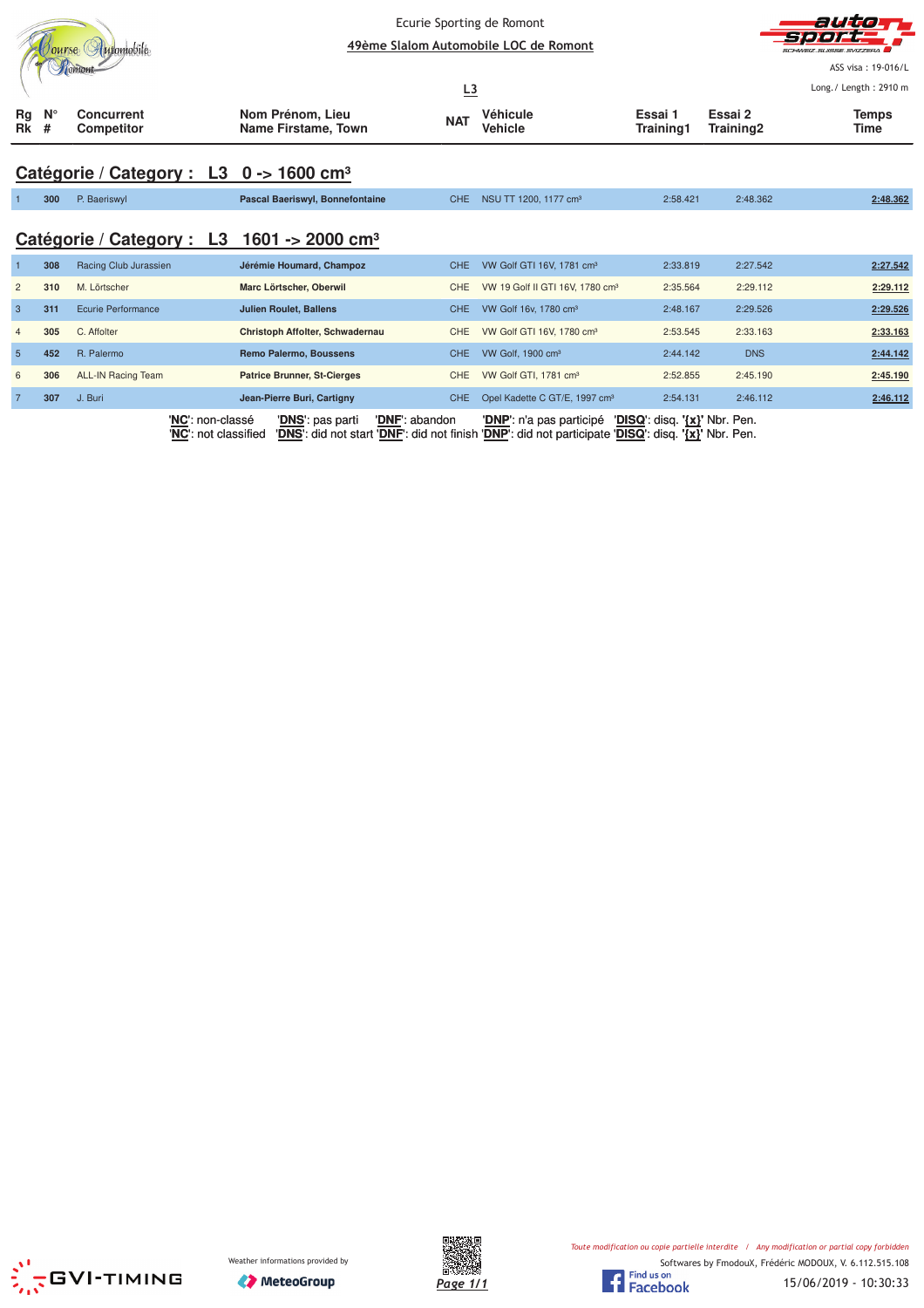|    | ourse | Automobile<br>omont |
|----|-------|---------------------|
| Ra |       | Concurrent          |

#### Ecurie Sporting de Romont 49ème Slalom Automobile LOC de Romont



ASS visa: 19-016/L Lo ng./ Length: 2910 m

|             |  |                                        |                                         |            |                     |                     | Long./ Length: 2910 m            |               |
|-------------|--|----------------------------------------|-----------------------------------------|------------|---------------------|---------------------|----------------------------------|---------------|
| Ra N°<br>Rk |  | <b>Concurrent</b><br><b>Competitor</b> | Nom Prénom, Lieu<br>Name Firstame, Town | <b>NAT</b> | Véhicule<br>Vehicle | Essai∵<br>Training1 | Essai 2<br>Training <sub>2</sub> | Temps<br>Time |

# **Catégorie / Category : L4 0 -> 1600 cm³**

|                 | 403 | Ecurie Performance                 | <b>Raphael Dupuis, Montricher</b>    | <b>CHE</b> | Peugeot 0, 1587 cm <sup>3</sup>             | 2:33.988 | 2:29.041 | 2:29.041 |
|-----------------|-----|------------------------------------|--------------------------------------|------------|---------------------------------------------|----------|----------|----------|
| $\overline{2}$  | 408 | Y. Stürzinger                      | Yves Stürzinger, Bretonnières        | CHE.       | Citroën Saxo 1.6 VTS, 1587 cm <sup>3</sup>  | 2:35.938 | 2:30.732 | 2:30.732 |
| 3               | 401 | Racing Club Airbag                 | Mario Böniger- Gasser, Erstfeld      | CHE.       | Honda Civic CRX V-Tec, 1595 cm <sup>3</sup> | 2:37.055 | 2:31.480 | 2:31.480 |
| $\overline{4}$  | 409 | M. Truffer                         | <b>Mike Truffer, Susten</b>          | CHE.       | Mazda MX-5 1.6, 1597 cm <sup>3</sup>        | 2:41.114 | 2:32.611 | 2:32.611 |
| $5\overline{5}$ | 406 | Scuderia Taifyn                    | Vincent Montandon, La Chaux de Fonds | <b>CHE</b> | Caterham Super Seven 1,6i, 1596             | 2:51.148 | 2:35.570 | 2:35.570 |
| 6               | 410 | R. Ulrich                          | Rene Ulrich, Steinen                 | CHE.       | Honda Civic CRX V-Tec, 1595 cm <sup>3</sup> | 2:48.069 | 2:40.272 | 2:40.272 |
| 7               | 400 | <b>Ecurie Sporting Romont</b>      | <b>Maxime Bochud, Romont</b>         | CHE.       | Honda Civic 1.6 VTI, 1590 cm <sup>3</sup>   | 2:48.127 | 2:40.617 | 2:40.617 |
| 8               | 405 | IG-Motorsportteam - Zentralschweiz | Stefan Hänggi, Diegten               | <b>CHE</b> | Citroën Saxo 1.6 16V, 1587 cm <sup>3</sup>  | 2:44.814 | 2:43.619 | 2:43.619 |
| -9              | 404 | IG-Motorsportteam - Zentralschweiz | Ramon Hänggi, Nunningen              | CHE.       | Citroën Saxo 1.6 VTS, 1587 cm <sup>3</sup>  | 2:59.088 | 2:46.571 | 2:46.571 |
| 10              | 411 | Y. Lanz                            | Yvi Lanz, Kyburg                     | CHE.       | Toyota Corolla AE86, 1587 cm <sup>3</sup>   | 2:54.959 | 2:47.284 | 2:47.284 |
| 11              | 402 | Racing Club Airbag                 | Erika Böniger-Gasser, Erstfeld       | CHE.       | Honda CRX, 1595 cm <sup>3</sup>             | 3:04.135 | 2:57.297 | 2:57.297 |

#### **Catégorie / Category : L4 1601 -> 2000 cm³**

|                | 417 | D. Breiter         | Dominik Breiter, Pfäffikon             | CHE        | Opel Kadett - E - GSI, 1997 cm <sup>3</sup>  | 2:32.386   | 2:22.291   | 2:22.291 |
|----------------|-----|--------------------|----------------------------------------|------------|----------------------------------------------|------------|------------|----------|
| $\overline{2}$ | 431 | Ecurie Performance | <b>Gil Tardy, Chevilly</b>             | <b>CHE</b> | Renault Megane Coupe, 1998 cm <sup>3</sup>   | 2:35.606   | 2:28.087   | 2:28.087 |
| $\mathbf{3}$   | 422 | M. Ducommun        | Mickaël Ducommun, Les Ponts-de-Martel  | CHE.       | Renault Clio 2 RS, 1998 cm <sup>3</sup>      | 2:38.712   | 2:29.339   | 2:29.339 |
| $\overline{4}$ | 416 | R. Betschart       | <b>Roman Betschart, Muotathal</b>      | CHE.       | Renault Clio Sport 2.0, 1998 cm <sup>3</sup> | 2:42.076   | 2:30.858   | 2:30.858 |
| 5              | 430 | Ecurie Basilisk    | <b>Reiner Suhr, Basel</b>              | CHE.       | Lotus Exige, 1796 cm <sup>3</sup>            | 2:45.427   | 2:31.823   | 2:31.823 |
| 6              | 432 | H. Wegmüller       | Hansjürg Wegmüller, Diessbach          | CHE.       | Lotus Elise, 1796 cm <sup>3</sup>            | 2:43.841   | 2:33.197   | 2:33.197 |
|                | 418 | <b>ACS</b>         | Jean-Bernard Claude, La Chaux-de-Fonds | CHE.       | Lotus Elise, 1796 cm <sup>3</sup>            | 2:45.386   | 2:33.877   | 2:33.877 |
| 8              | 420 | M. Cortese         | <b>Matteo Cortese, Monthey</b>         | CHE.       | Toyota MR2 1.8, 1794 cm <sup>3</sup>         | 2:45.947   | 2:36.375   | 2:36.375 |
| 9              | 427 | M. Pache           | <b>Marius Pache, Villaz-st-Pierre</b>  | CHE.       | Lotus Exige, 1796 cm <sup>3</sup>            | 2:43.127   | 2:36.415   | 2:36.415 |
| 10             | 428 | D. Renggli         | Dario Renggli, Malters                 | <b>CH</b>  | Honda S2000, 1997 cm <sup>3</sup>            | 2:53.642   | 2:44.475   | 2:44.475 |
| 11             | 107 | R. Bärfuss         | Raphael Bärfuss, Chézard-st-Martin     | CHE.       | Honda Civic 2.0i Typ R, 1996 cm <sup>3</sup> | 3:00.900   | 2:50.358   | 2:50.358 |
| 12             | 423 | C. Durrer          | <b>Christelle Durrer, Neyruz</b>       | CHE.       | Lotus Elise 111R, 1796 cm <sup>3</sup>       | 3:07.100   | 2:59.630   | 2:59.630 |
| 13             | 419 | <b>ACS</b>         | Joanna Claude, La Chaux-de-Fonds       | CHE.       | Lotus Elise 111 S, 1796 cm <sup>3</sup>      | 3:08.221   | 2:59.674   | 2:59.674 |
|                | 424 | S. Fahrni          | <b>Steve Fahrni, Boussens</b>          | CHE.       | Opel Kadett C GT/E, 1978 cm <sup>3</sup>     | <b>DNP</b> | <b>DNP</b> | $-200$   |

# **Catégorie / Category : L4 2001 -> 3000 cm³**

|                | 438 | L. Vieira          | Luis miquel Vieira, Unterengstringen | CHE. | Ford Fiesta ST, 2713 cm <sup>3</sup>            | 2:32.511 | 2:24.490 | 2:24.490 |
|----------------|-----|--------------------|--------------------------------------|------|-------------------------------------------------|----------|----------|----------|
| $\mathbf{2}$   | 436 | Ecurie Performance | Gaël Baumberger, Pampigny            |      | CHE Opel Corsa D 1.6T OPC, 2717 cm <sup>3</sup> | 2:35.132 | 2:31.234 | 2:31.234 |
|                | 435 | ACS                | Hugo Almeida, Niederglatt            | CHE. | Ford Fiesta ST, 2713 cm <sup>3</sup>            | 2:41.921 | 2:32.633 | 2:32.633 |
| $\overline{4}$ | 437 | Ecurie Biennoise   | <b>Michel Devaux, Biel</b>           | CHE. | BMW 323ti Compact, 2494 cm <sup>3</sup>         | 2:50.048 | 2:36.196 | 2:36.196 |
|                | 439 | M. Zwahlen         | <b>Marc Zwahlen, Fiez</b>            | CHE. | VW Golf 4motion, 2792 cm <sup>3</sup>           | 2:42.196 | 2:36.742 | 2:36.742 |

## **Catégorie / Category : L4 3001 -> 3500 cm³**

|                | 449 | Racing Club Airbag  |                  | Urs Kupper, Nuolen                | <b>CHE</b>     | Mitsubishi Lancer Evo VIII, 3395 c        | 2:24.023                      | 2:25.941 | 2:24.023 |
|----------------|-----|---------------------|------------------|-----------------------------------|----------------|-------------------------------------------|-------------------------------|----------|----------|
| $\overline{2}$ | 450 | . Mantadakis        |                  | losif Mantadakis, Kloten          | CHE            | Renault Megane RS 265, 3397 cm            | 2:24.654                      | 2:24.654 | 2:24.654 |
| 3              | 451 | C. Marechal         |                  | <b>Christophe Marechal, Gimel</b> | <b>CHE</b>     | Renault Mégane R26R, 3397 cm <sup>3</sup> | 2:39.985                      | 2:25.856 | 2:25.856 |
| $\overline{4}$ | 445 | <b>RCU Rennclub</b> |                  | Thomas Brander, St.gallen         | CHE            | Lotus Elise S. 3050 cm <sup>3</sup>       | 2:42.482                      | 2:31.480 | 2:31.480 |
| 5.             | 447 | U. Deniz            |                  | Ugur Deniz, Zürich                | CHE            | Renault Megane RS 275, 3397 cm            | 2:42.993                      | 2:32.776 | 2:32.776 |
| 6              | 454 | J. Tâche            |                  | Jérôme Tâche, Remaufens           | CHE            | BMW M3 E46, 3246 cm <sup>3</sup>          | 2:56.121                      | 2:42.964 | 2:42.964 |
|                |     |                     | 'NC': non-classé | 'DNS': pas parti                  | 'DNF': abandon | 'DNP': n'a pas participé                  | 'DISQ': disg. '{x}' Nbr. Pen. |          |          |

'**NC**': not classified '**DNS**': did not start '**DNF**': did not finish '**DNP**': did not participate '**DISQ**': disq. **'{x}'** Nbr. Pen.







Toute modification ou copie partielle interdite / Any modification or partial copy forbidden

Softwares by FmodouX, Frédéric MODOUX, V. 6.112.515.108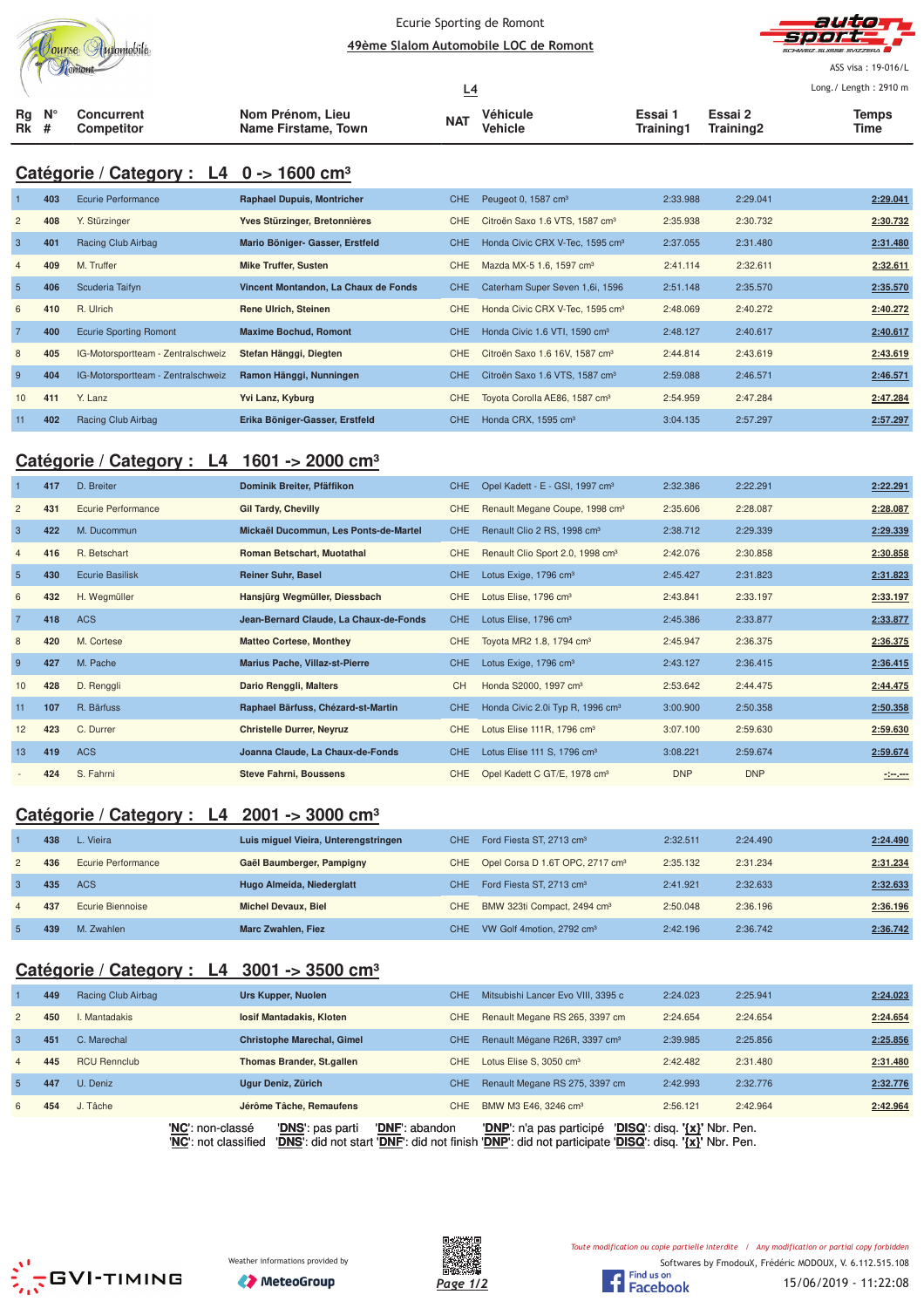|                                 |     |                                 |                                         | <u>L4</u>  | Ecurie Sporting de Romont<br>49ème Slalom Automobile LOC de Romont | auto<br>-Sjerer <del>- F</del><br>SCHWEIZ SUISSE SVIZZERA<br>ASS visa: 19-016/L<br>Long./ Length: 2910 m |                      |                      |  |
|---------------------------------|-----|---------------------------------|-----------------------------------------|------------|--------------------------------------------------------------------|----------------------------------------------------------------------------------------------------------|----------------------|----------------------|--|
| $Rg$ $N^{\circ}$<br><b>Rk</b> # |     | Concurrent<br><b>Competitor</b> | Nom Prénom, Lieu<br>Name Firstame, Town | <b>NAT</b> | Véhicule<br><b>Vehicle</b>                                         | Essai 1<br>Training1                                                                                     | Essai 2<br>Training2 | <b>Temps</b><br>Time |  |
|                                 | 446 | <b>Ecurie Sporting Romont</b>   | Philippe Corminboeuf, Estavayer-le-Lac  | CHE.       | Lotus Exige S, 3053 cm <sup>3</sup>                                | 2:43.660                                                                                                 | 2:43.803             | 2:43.660             |  |

# **Catégorie / Category : L4 + 3500 cm³**

|     |                        | 'NC': non-classé<br>' <u>DNS</u> ': pas parti | 'DNF': abandon | 'DNP': n'a pas participé 'DISQ': disq. '{x}' Nbr. Pen. |          |          |          |
|-----|------------------------|-----------------------------------------------|----------------|--------------------------------------------------------|----------|----------|----------|
| 462 | <b>Ecurie Basilisk</b> | Roberto Zuercher, Bättwil                     |                | CHE Lotus Exige Sport 350, 5875 cm <sup>3</sup>        | 2:43.329 | 2:31.674 | 2:31.674 |
| 461 | E. Panchaud            | <b>Etienne Panchaud, Vauderens</b>            |                | CHE Lotus Exige Sport 350, 5875 cm <sup>3</sup>        | 2:40.958 | 2:29.732 | 2:29.732 |
| 453 | Ecurie Basilisk        | Giuliano Piccinato, Bättwil                   |                | CHE Lotus Exige Sport 380, 5875 cm <sup>3</sup>        | 2:26.465 | 2:17.705 | 2:17.705 |